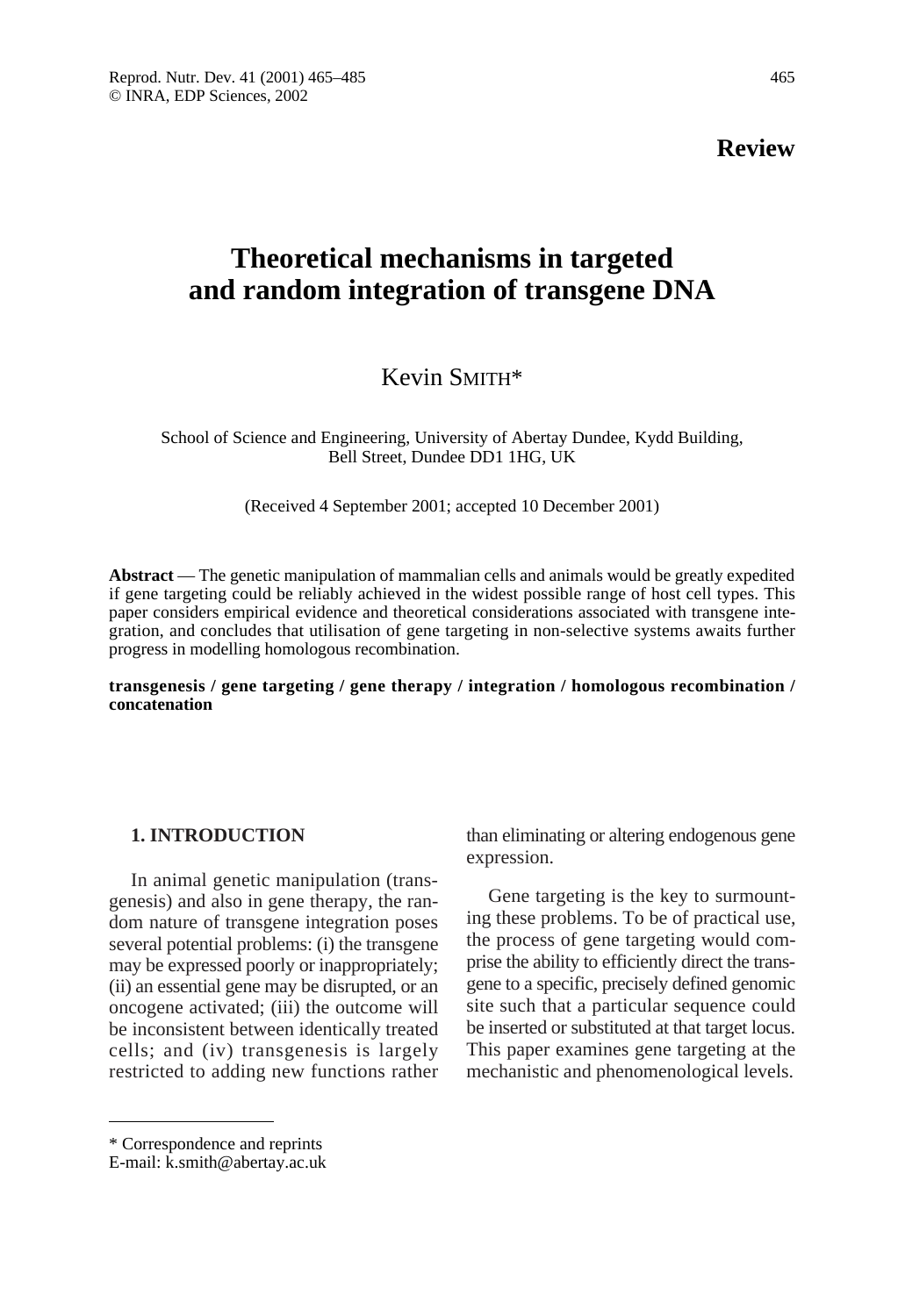## **1.1. Cell types**

Gene targeting is an achievable goal in mammalian cells. However, progress has been limited by a lack of targeting efficiency. Studies on mammalian cells in vitro demonstrate that the vast majority of interactions between transgene and endogenous DNA result in random rather than targeted integrations. The reported ratio of random to targeted integration varies enormously, from around 1:4 to more than 1000000:1. In most cases, the ratio is between 1000:1 and 10000:1 [4, 8, 13, 35, 43, 46]. It is noteworthy that the low efficiency of targeted integration in mammalian cells is in marked contrast to that which occurs when DNA is transfected into lower eukaryotes such as yeast: under appropriate empirical conditions, targeting is the norm and random integration the exception for such organisms.

Due to the low efficiency of targeting, it is necessary to select for targeted outcomes against a background of random outcomes. Such selection is possible with cultured cells. Embryonic stem (ES) cells may be subjected to selection such that targeted cells survive at the expense of cells containing randomly integrated trangenes [55]. Because ES cells are totipotent, surviving (targeted) cells when transferred into early embryos give rise to founder animals able to produce transgenic offspring. The production of successfully targeted mice by the ES cell route is now fairly routine. However, this approach is at present limited until such time as ES cells are developed for non-murine species.

Targeted outcomes cannot be selected for in zygotes. This does not, however, mean that targeted events are impossible in zygotes. Very few studies have looked at gene targeting in zygotes, probably due to the expense of gene transfer and analysis. A landmark study by Brinster et al*.* [6] involved the analysis of 506 transgenic founder mice. These animals were produced by microinjecting zygotes from mice containing a deletion in the major histocompatibility (MHC) class II *E*α gene. The transgene construct was based on sequences from this gene and included the sequences absent in the host mice. A single mouse was found to have undergone targeted correction of the *E*α gene deletion. This study shows that gene targeting is possible in zygotes. Although it is not possible to determine an accurate frequency of gene targeting in zygotes from this work, it appears that the rate of targeting (1 in 506 animals), although quite high compared with cultured cells (see above), is too low to permit the efficient use of gene targeting in zygotes.

Nuclear transfer (NT) is the latest method for introducing targeted changes into the germline. NT involves replacing the oocyte's genome with that from another cell. The genetic material from the donor cell is "reprogrammed" into totipotency by the recipient oocyte, such that the "reconstructed" egg is able to develop into a viable animal [7]. NT per se is effective in a very broad range of animal types including cattle, goats, mice and sheep [9]. Transgenes can be introduced to donor cells in vitro, permitting the production of genetically modified animals by NT [33]. Because selection can be applied to cultured donor cells, NT can be used to produce gene-targeted transgenic animals. Although in its infancy, the use of NT for gene targeting certainly works, as demonstrated by the recent generation of the first gene targeted sheep [26]. The method's ability to work with many (possibly all) animal types indicates that NT holds great promise as a tool for gene targeting.

Gene targeting has great potential in gene therapy, because it offers the ability to precisely repair mutant genes to restore their normal functioning. Also, in contrast to gene therapy approaches involving randomly integrating transgenes, gene targeting is capable of correcting dominant, gain-of-function mutations. In situ gene targeting in humans is a distant prospect, because selection cannot be used in vivo. However, ex vivo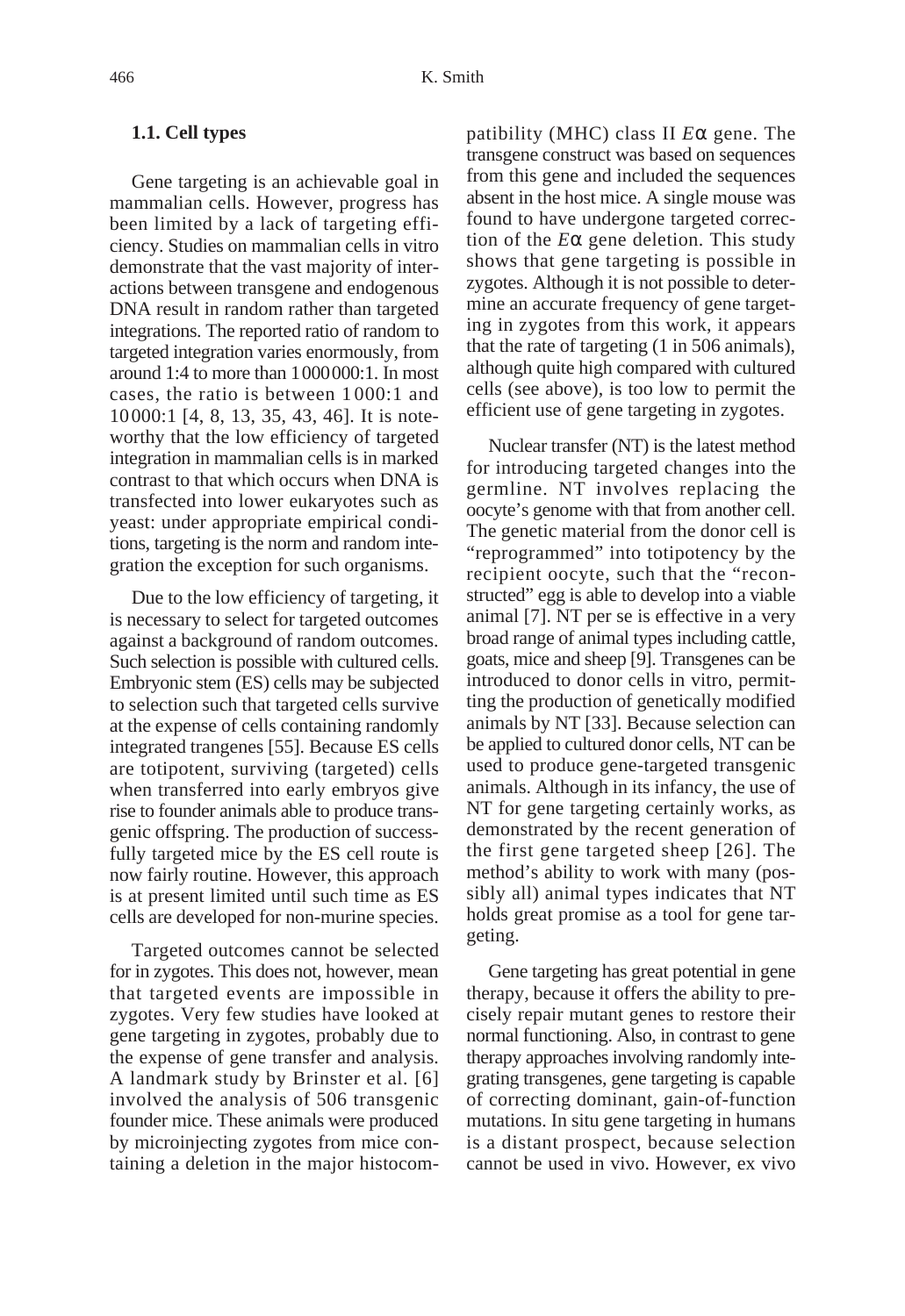targeting approaches are under development. Hatada et al*.* [17] used gene targeting to correct a defective hypoxanthine phosphoribosyltransferase (HPRT) gene in hematopoietic progenitor cells. The approach was similar to gene targeting with ES cells or NT, in that selection was used to enrich for targeted outcomes. If similar successes can be obtained with pluripotent clonogenic cells such as hematopoietic stem cells (HSCs), it may be possible to return such targeted cells to the body of the patient such that repopulation by the corrected cells yields a therapeutic or curative outcome for hematological and other disorders.

#### **1.2. Homologous recombination**

Gene targeting depends upon homologous recombination (HR). HR refers to any process in which two similar DNA sequences interact and exchange genetic information. Cells have the inherent ability of performing HR (the most obvious natural occurrence of HR is in meiotic recombination; some DNA repair mechanisms undoubtedly use similar processes). Gene targeting seeks to harness HR such that transgenes can be induced to undergo recombination with their homologous endogenous counterpart sequences.

Molecular biology has not yet elucidated the details of HR. It remains conceivable that the efficiency of HR in mammals could be artificially enhanced in some way, such that selection would not be necessary. For example, if an appropriate mammalian recombinase enzyme (or enzyme complex) was to be discovered, the relevant gene for the recombinase might be co-introduced with the transgene molecules in order to boost the rate of HR. The expression of the recombinase would have to be tightly controlled, however, since excessive production of known recombinase enzymes is frequently associated with recombination abnormalities and cytotoxic effects. Nevertheless, if it were to become possible to use transfected recombinases to enhance the efficiency of HR, the utility of selectionfree gene targeting would be quite significant. Possible benefits might include circumvention of the problem of non-availability of non-murine ES cells (by allowing gene targeting to be used with zygotes), and the use of gene targeting as part of in vivo gene therapies. However, although several candidate genes for enhancing HR have been described, the use of such genes in gene targeting is at an early experimental stage [46].

Novel alternative ways to improve targeting efficiencies have also been proposed. For example, triple helix-forming oligonucleotides (TFOs) are able to stimulate HR in mammalian cells [45]: it is possible that TFOs could be used as agents to augment targeting. Similarly, endonuclease molecules may be able to deliver double-stranded breaks to target DNA, leading to improved rates of HR [37]. However, such approaches are at an early experimental stage, and the possibilities presented by these approaches are beyond the scope of the present discussion.

## **2. MODELS OF HR**

HR has proved to be highly recalcitrant to molecular/biochemical analysis. Indeed, the ability to perform an entire recombination reaction in the test tube remains an unachieved goal. Thus an understanding of HR depends primarily on genetic data. Most of this data has come from model systems based on lower eukaryotes such as moulds and yeasts. From such data several plausible hypotheses or models may be constructed. However, determining the most valid model(s) by distinguishing between specific mechanistic details will require advances at the level of precise molecular analysis. The following sections (2.1–2.6) review the major models of HR.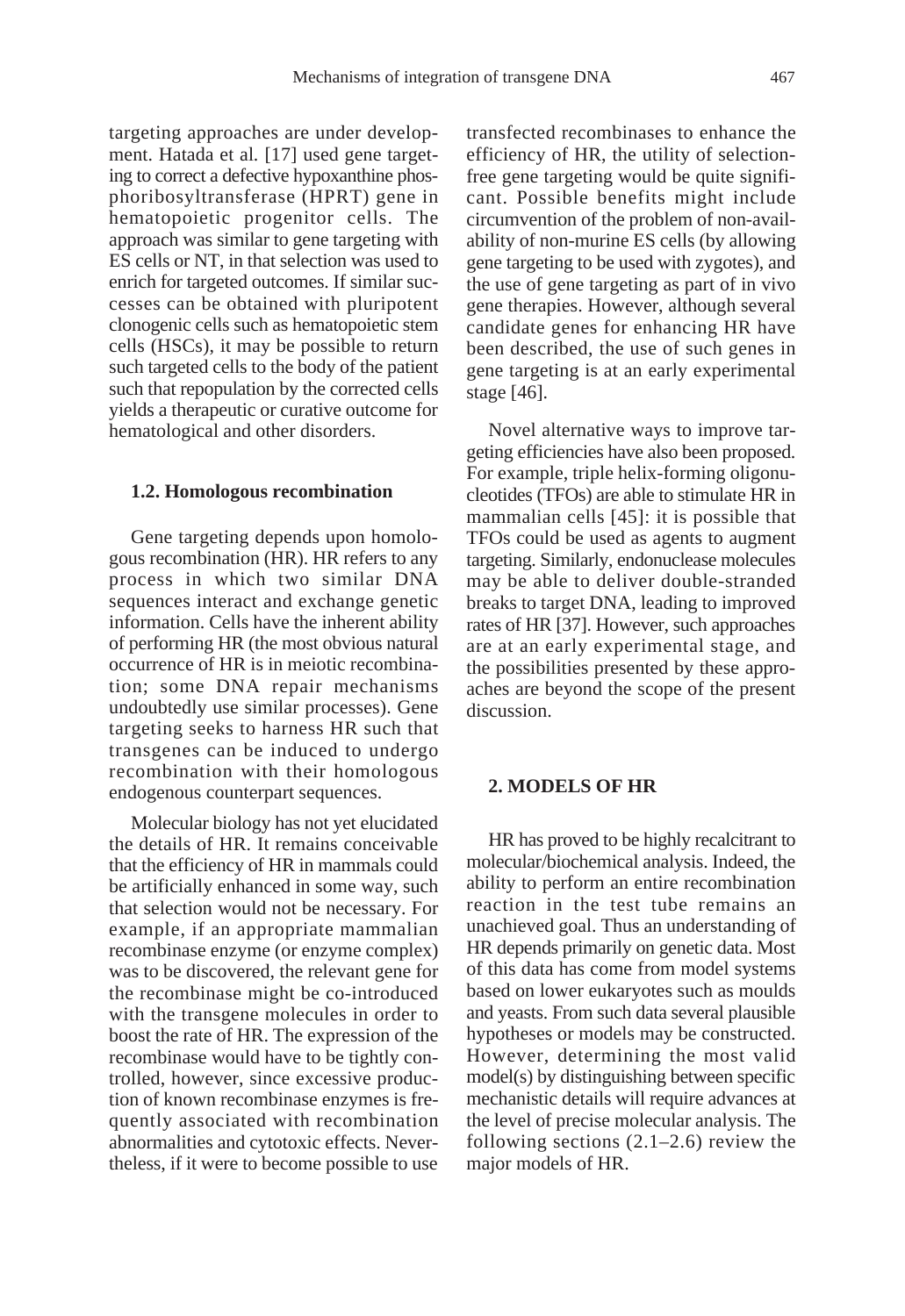## **2.1. Simple "crossing-over"**

In conceptual terms, the simplest mechanism of HR would involve the following events: (1) pairing of duplex DNA on the basis of homology; (2) double-strand cleavage at a homologous position; (3) duplex DNA strands "crossing-over" each other such that the broken ends become juxtaposed; and (4) ligation (Fig. 1). This "crossing-over" model is able to account for the "swapping" of entire chromatid arms or segments (swapped where two crossovers occur within a single chromatid) in meiotic recombination.

#### **2.2. The Holliday model**

In the "crossing-over" model, each recombined allele should segregate with equal frequency, since genetic information is neither created nor destroyed in a reciprocal "crossing-over" event. Genetic crosses, however, do not always show this 1:1 segregation outcome: at low frequency, "aberrant" segregation is observed, where the ratio is skewed [18, 19]. Tetrad analysis in moulds such as neurospora illustrate this well. For example, in the cross between loci  $AB \times ab$ , "crossing-over" should give equal numbers of the progeny Ab and aB, represented in the eight-spored ascus as a ratio of 4:4. When aberrant segregation occurs, outcomes such as 6:2 or 5:3 are observed [34]. Aberrant segregation indicates that nonreciprocal transfer of genetic information may occur in HR, a process known as gene conversion. The "crossing-over" model cannot account for gene conversion.

In 1964, Robin Holliday proposed a model that is able to explain the existence of gene conversion [18]. The Holliday model involves the following events: (1) homology pairing, as per the "crossing-over" model; (2) single-strand cleavage ("nicking") of both duplexes at a homologous site; (3) "strand invasion" of free ends between duplexes, such that the crossed strands unite

the duplexes in a structure called a Holliday junction; (4) "branch migration" of the Holliday junction, moving the crossover point away from its original position; and (5) "resolution" of the Holliday junction by single strand nicking (followed by ligation of free ends) (Fig. 2).

The special features of the Holliday model are: (a) the Holliday junction; and (b) branch migration. The existence of the former structure permits the latter process to occur. Holliday junctions are envisaged as symmetrical structures in which all four (single) strands of DNA are equivalent, with the junction being in a state of rapid equilibrium in vivo (Fig. 3)*.* In branch migration, the bases on each side of the junction exchange places. Since breakage of base pairing is balanced by formation of new base pairing, the exchange process is thermodynamically neutral: thus it may be envisaged that the crossover point is able to easily and quickly migrate along the paired duplexes. As branch migration occurs, in its wake heteroduplex DNA will be formed.

Assuming that the homologous alleles undergoing HR are nonidentical, the heteroduplex DNA formed by branch migration will contain mismatched bases. Such mismatches may be repaired. Any such repair would involve bases being replaced using the opposite strand as a donor of sequence information. The repair of mismatched bases in heteroduplex DNA would explain the occurrence of aberrant segregation of the sort described above. Thus, the Holliday model is able to account for gene conversion.

Implications for transgenesis can be drawn from the central features of the Holliday model, in that gene conversion may occur between transgene and endogenous DNA. Indeed, depending upon the "plane" of resolution of the Holliday junction, the targeted transgene may not actually become integrated into the target genome; however the target sequences may have undergone gene conversion-mediated alteration. If this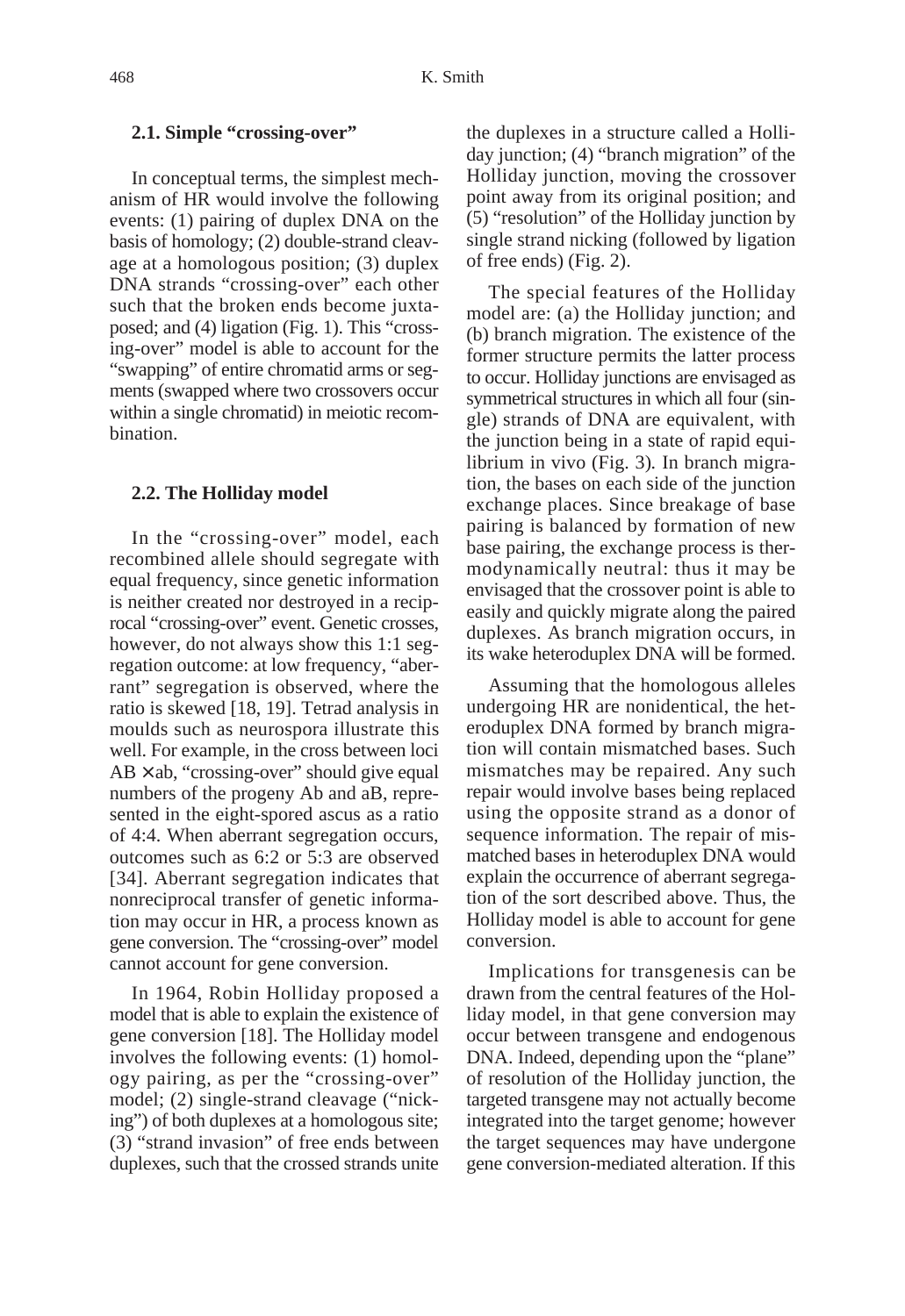

**Figure 1.** Simple Crossing-over Model.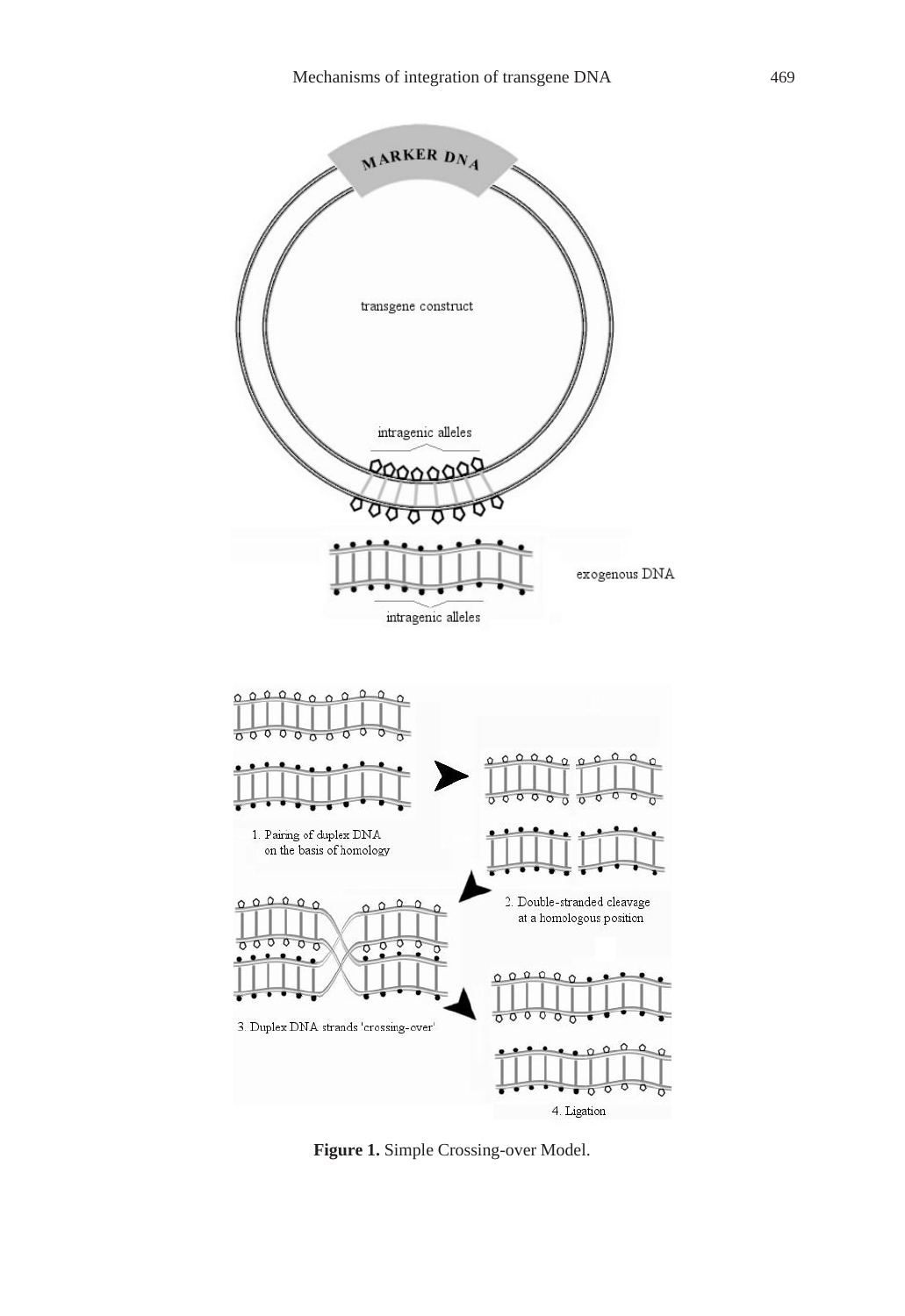

**Figure 2.** The Holliday Model.

process could be controlled (or its desired outcomes selected for), it would provide the means to directly introduce subtle changes into endogenous genes. To harness gene conversion in this way would be of major importance for gene therapy.

## **2.3. The Meselson-Radding model**

Analysis of gene conversion genetic data indicates that relative segregation ratios often vary significantly from predicted values, the latter values being based on the assumption that the direction of mismatch repair is random. The apparent breakdown of randomness is most simply explained by postulating the existence of asymmetric heteroduplex DNA at the HR initiation region.

In 1975, Matthew Meselson and Charles Radding proposed a model of HR that incorporates asymmetric heteroduplex DNA [27]. The Meselson-Radding model involves the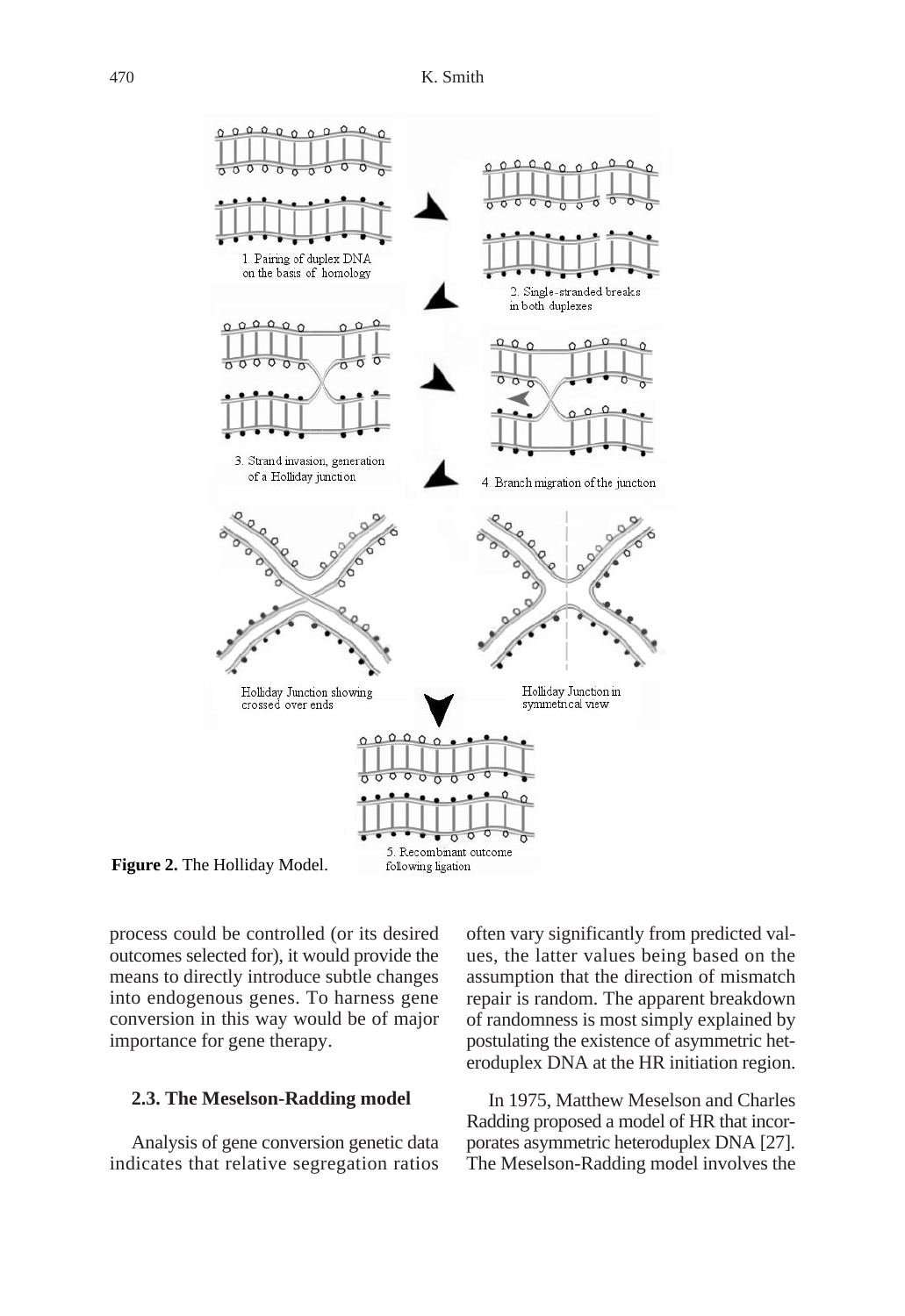

**Figure 3.** Holliday junction envisioned as a symmetrical structure.

following events: (1) homology pairing, as per the previous models; (2) nicking of (one strand of) one duplex; (3) strand invasion of a free end from the nicked strand into the intact duplex; (4) "strand exchange" whereby the invading strand undergoes progressive homology pairing with one strand of the invaded duplex (the other, displaced strand is assumed to play no further part in the recombination event); (5) Holliday junction formation, as per the Holliday model; (6) branch migration; and (7) resolution (Fig. 4).

The special features of the Meselson-Radding model are: (a) the single nick (2, above); and (b) strand exchange (4, above). Essentially, this creates a single-stranded gap in one of the recombining duplexes: the loss of sequence information in this region generates the previously mentioned asymmetric heteroduplex DNA. Mismatch repair, of the sort envisaged for the Holliday model, cannot occur within the gapped region. Instead, "gap repair" could occur, with sequence information being donated from the single-strand within the gapped region (Fig. 5). Gap repair is thus unidirectional, and therefore may account for the breakdown of randomness observed in gene conversion genetic data. The Meselson-Radding model fits with the observation that most gene conversion genetic data is indicative of random, bidirectional repair, because mismatch repair is assumed to occur following branch migration: thus the model envisions both asymmetric and symmetric heteroduplex DNA formation. The Meselson-Radding model is able to account for virtually all data from meiotic recombination. Additionally, the model simplifies the concept of initiation of recombination, in that only a single nick is required. This contrasts with the Holliday model, where the nuclear machinery must somehow be able to precisely localise homologous sequences on the recombining duplexes prior to nicking. Conceptually, single-stranded DNA seems to be an essential prerequisite for any sequence-level homology recognition, otherwise it is very difficult to envisage the transient base-to-base interactions that presumably must be an integral part of the search for homology. It is noteworthy that subsequent to the elucidation of the Meselson-Radding model, the *E. coli* recombinase enzyme RecA was discovered: this enzyme promotes strand exchange between single-stranded DNA molecules and homologous DNA duplex molecules. More recently, eukaryotic enzymes with abilities similar to RecA have been described. Of particular interest is Rad51p, a homologue of RecA: this enzymes also binds to singlestranded DNA and catalyses strand exchange [28, 39].

Implications for transgenesis can be drawn from the special features of the Meselson-Radding model. Firstly the concept of a single nick is encouraging in that it suggests that incoming transgene molecules may be able to search through the endogenous duplex DNA for homologous sequences, without requiring any preliminary homology recognition/alignment (for meiotic recombination, it is conceptually possible to rely to an extent on the grosslevel homology alignment of homologous chromosomes). Secondly, the single nick concept suggests that it may be possible to enhance targeting frequencies by generating a single nick in a transgene prior to its introduction to the cell. Finally, the concept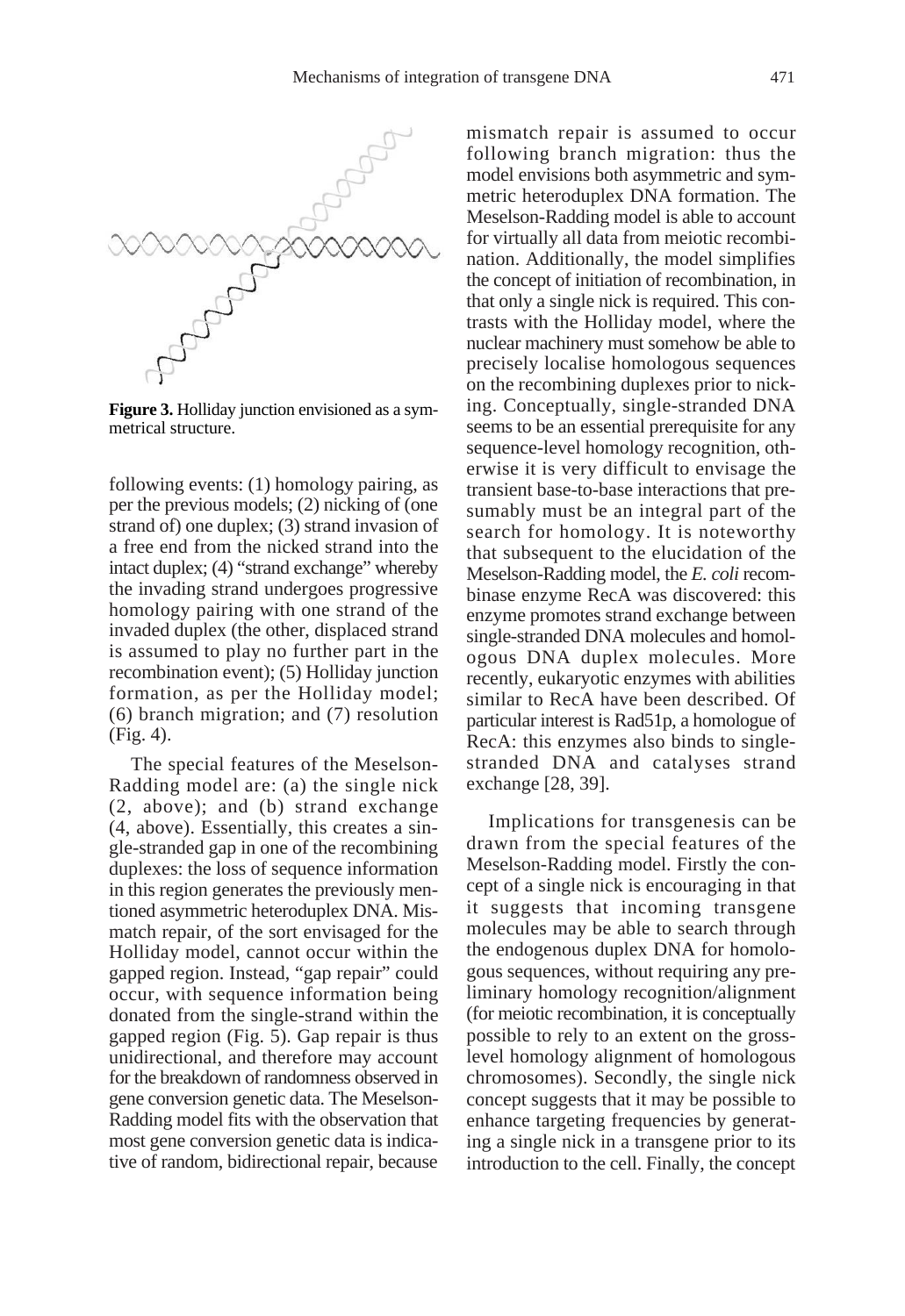

## **Figure 4.** The Meselson-Radding Model.

of strand transfer/gap repair suggests that it may be possible to ensure that the flow of gene conversion information is in the desired direction (at least for sequences close to the single nick), i.e. from transgene to endogenous gene.

## **2.4. The double-strand-break repair model**

Yeast cells are amenable to transfection by plasmids. Transfected plasmids undergo gene targeting if they contain sequences homologous to yeast endogenous sequences. The Meselson-Radding model is unable to explain certain findings from yeast transfection experiments [29, 40]. Firstly, introduction of a double-strand break in the region of homology on the plasmid leads to products of HR that are identical to those from unbroken (i.e. closed circular) plasmids; however, the "frequency" of targeting is markedly increased. Secondly, introduction to the plasmid of a gap (in the region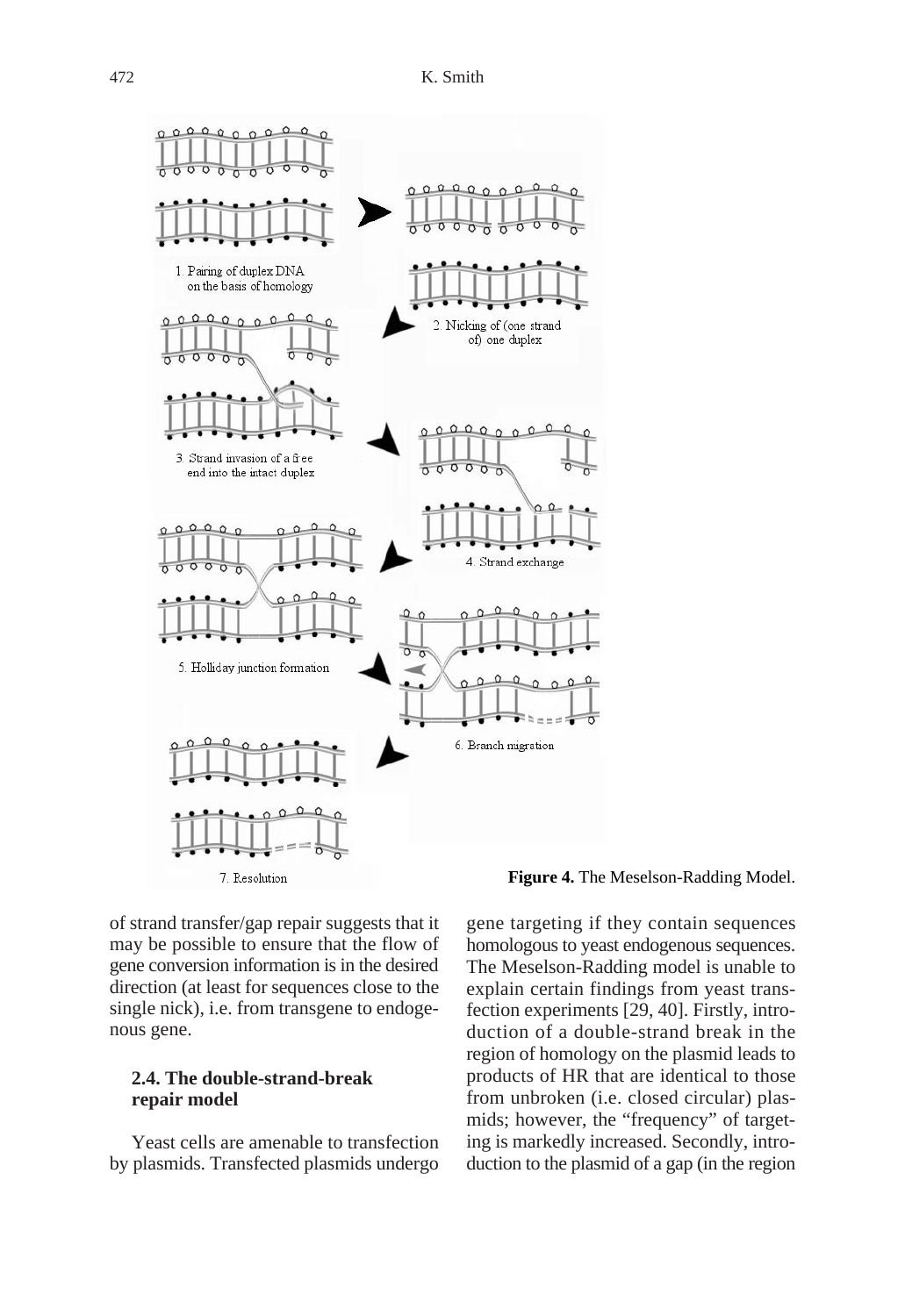

**Figure 5.** Gap Repair.

of homology) yields the same HR products as does the break, however the HR frequency is markedly elevated.

In 1983, Jack Szostak, Terry Orr-Weaver, Rodney Rothstein and Frank Stahl proposed a model of HR that accounts for the above observations [40]. The Szostak, Orr-Weaver, Rothstein and Stahl, or double-strand-break repair (DSBR) model of HR involves the following events: (1) homology pairing; (2) double-strand breakage of one duplex; (3) generation of a gap by exonuclease action on the double-stranded break; (4) strand invasion of a free end from the gapped strand into the intact duplex; (5) strand exchange, accompanied by displacement of a "D loop" of single-stranded DNA from the uncut duplex; (6) invading strand acting as primer for DNA synthesis using nondisplaced strand as template, leading to D loop enlargement; (7) D loop "invasion" into gap site on opposite duplex, forming asymmetric duplex DNA and generating two Holliday junctions; (8) branch migration (of both Holliday junctions); and (9) resolution (by cutting/ligation at both Holliday junctions) (Fig. 6).

The special features of the DSBR model are: (a) the double-strand break/gap (2 and 3, above); and (b) the generation of two Holliday junctions (7, above). As with the Meselson–Radding model, both gap repair and mismatch repair are envisaged, leading to gene conversion.

Implications for transgenesis can be drawn from the special features of the DSBR model, in addition to the implications arising from the Meselson-Radding model. Firstly, the double-strand break concept suggests that it may be possible to enhance targeting frequencies by generating a break in a transgene prior to its introduction to the cell. Secondly, the concept of gap generation/repair suggests that information flow at the region of the gap may go in the "wrong" direction, i.e. from endogenous gene to transgene, at least in cases where the transgene construct has been introduced as a linear molecule. In practice this need not always be a problem, because the transgene can be designed such that although its recombining (homologous) element(s) may undergo such conversion, the net result is a targeted integration of the desired (nonhomologous) sequences.

## **2.5. Chimeric oligonucleotides and HR**

Chimeric oligonucleotides (COs) are small (ca. 50 bp), self-complementary DNA-RNA oligonucleotides with a double-hairpin configuration. These highly specialized transgene molecules have been developed as tools for gene targeting [51]. By virtue of their inherent structure, COs cannot produce large (several nucleotides) changes in targeted genes; however they are able to generate base substitutions at precisely defined genomic positions. An important feature of COs is that they have a higher structural integrity than conventional transgene molecules, and are thus less prone to destruction within the nucleus prior to targeting. Following initial reports of success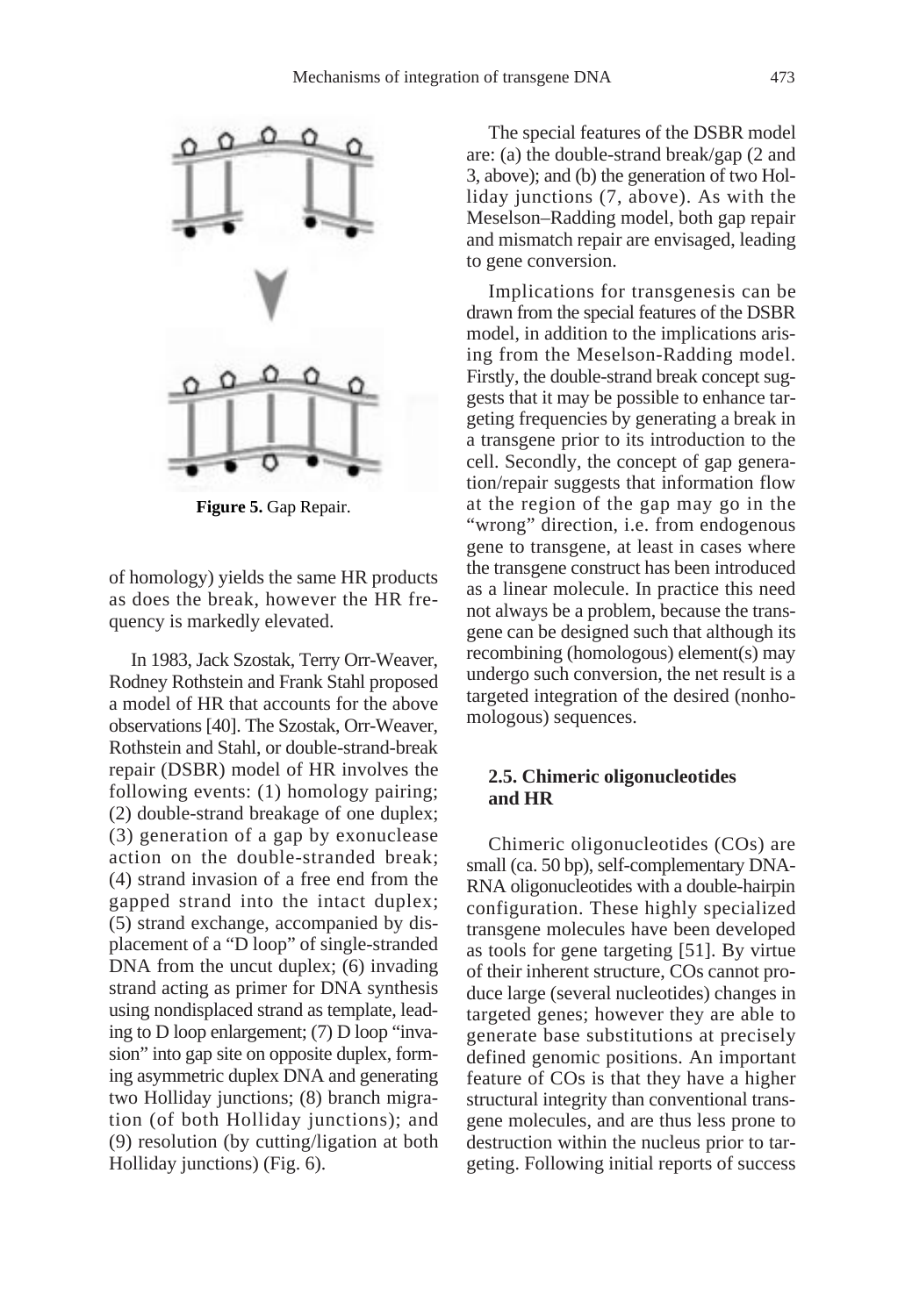

**Figure 6.** Double Strand Break Repair model.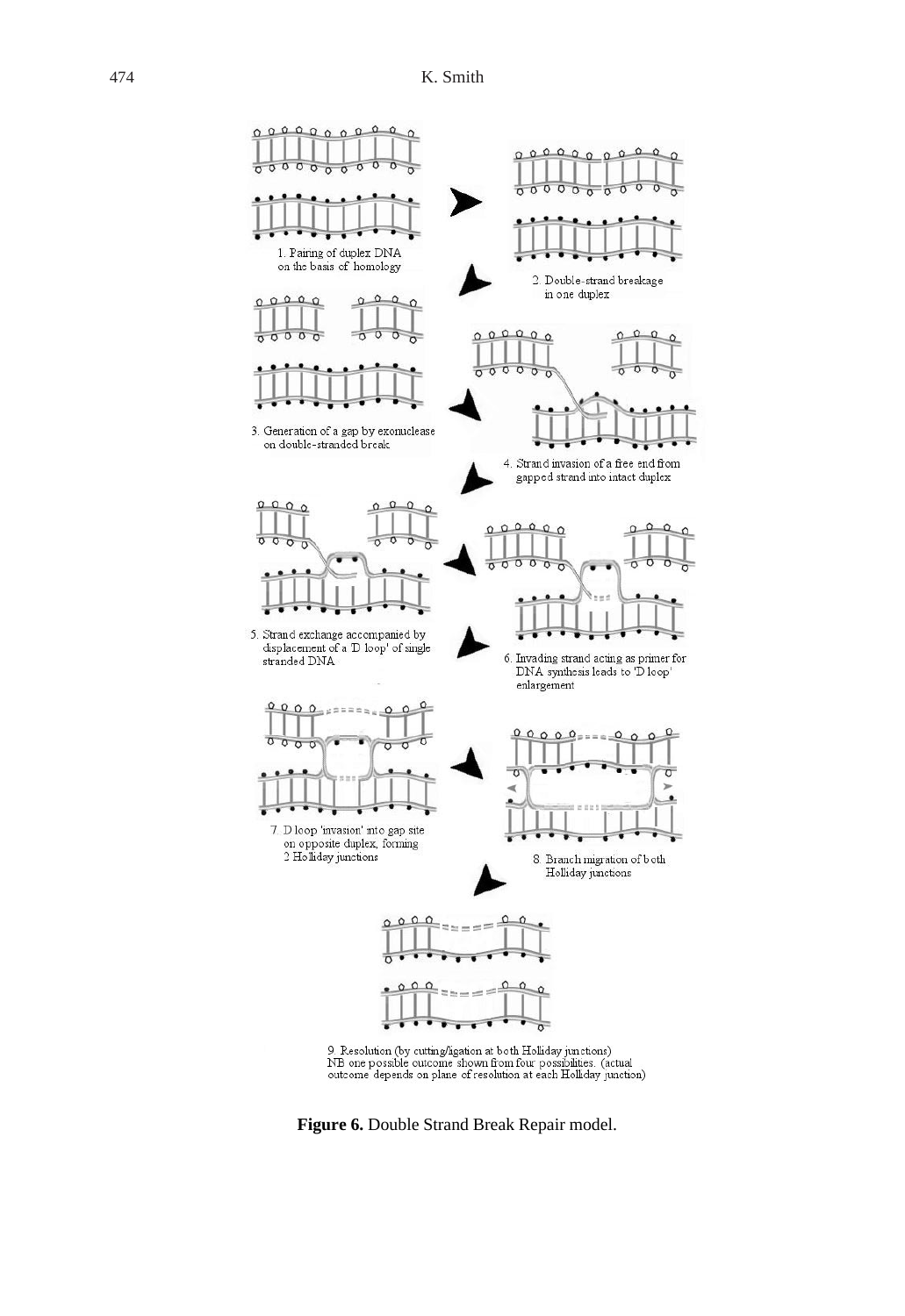in 1996 [10, 52], COs have been used to correct various point mutations in a range of mammalian cells. However, reported rates of gene repair have been highly variable (ranging from zero to ca. 40%), and occasional unexpected mutational effects have been found [11, 50]. These problems have engendered a certain amount of controversy concerning the use of COs in gene targeting, particularly in the context of gene therapy.

The mechanism of CO action has not yet been fully elucidated. However, gene correction experiments designed to explore this question indicate that targeting by COs involves several of the fundamental features found in the foregoing models of HR, such as homology pairing and strand exchange [14, 15]. Thus, the action of COs represents a special case of HR. Extending from the findings of Gamper et al, a provisional model for the HR involved in CO may be envisaged, as follows: (1) homology pairing, involving a stabilised displacement loop in which the entire CO resides; (2) strand invasion of the free end of the CO into one target strand, leading to Holliday junction formation; (3) branch migration; and (4) resolution (Fig. 7). If the CO includes a single base difference compared with the target site, the result of steps 1–7 above will be a mismatch. As with the previously described models of HR, such mismatches may be repaired. In 50% of cases in which the mismatch is repaired, the target sequence should be converted to that of the targeting CO.

## **2.6. Conclusion**

The simple "crossing-over" and Holliday models are inadequate as explanations of HR. The Meselson-Radding model is able to account for data from genetic crosses equally as successfully as the DSBR model, and has the advantage of being conceptually the simpler of the two models. However, only the DSBR model is able to account for yeast transfection data. In terms of transgenesis, deciding between the two models is important, in that the implications differ between the two models. These implications include: (a) the form of DNA that may be used for the transgene; and (b) the direction of information flow between transgene and endogenous gene (and the associated transgene design implications).

At the moment, the fine molecular/ biochemical details of HR are poorly understood, therefore it is not yet possible to definitively decide which model (Meselson-Radding or DSBR) is most accurate. Indeed, it has been suggested that "multiple" recombination pathways may exist [34]. It is possible that different classes of organisms have their own specific pathways; but it is also possible that each class of organism is able to carry out HR by the use of more than one pathway. In simple systems such as *E. coli,* many recombinationdisabled mutants are known. However, not all mutants block all HR events: one mutation may block interplasmid recombination but leave conjugational recombination unaffected, for example. If such multiple pathways exist in higher eukaryotic cells, it may in principle be possible to influence the host cell (for example by altering the structure of the transgene molecule) such that one particular pathway is used. Such "pathway selection" could influence the outcome of a targeting event, for example by ensuring that information flow occurs in the desired direction.

It is conceptually possible that independent, different HR pathways may be operational during a single targeting event. This is probably most likely with replacement ("ends-out" or  $\Omega$ -type) transgenes, in which the homology regions are present at the ends of the transgene, separated by heterologous DNA. In such cases, an independent HR event is expected at each end of the homologously aligned transgene: such events would not necessarily be identical in nature. Indeed, it is also possible that HR may occur at one transgene end and nonhomologous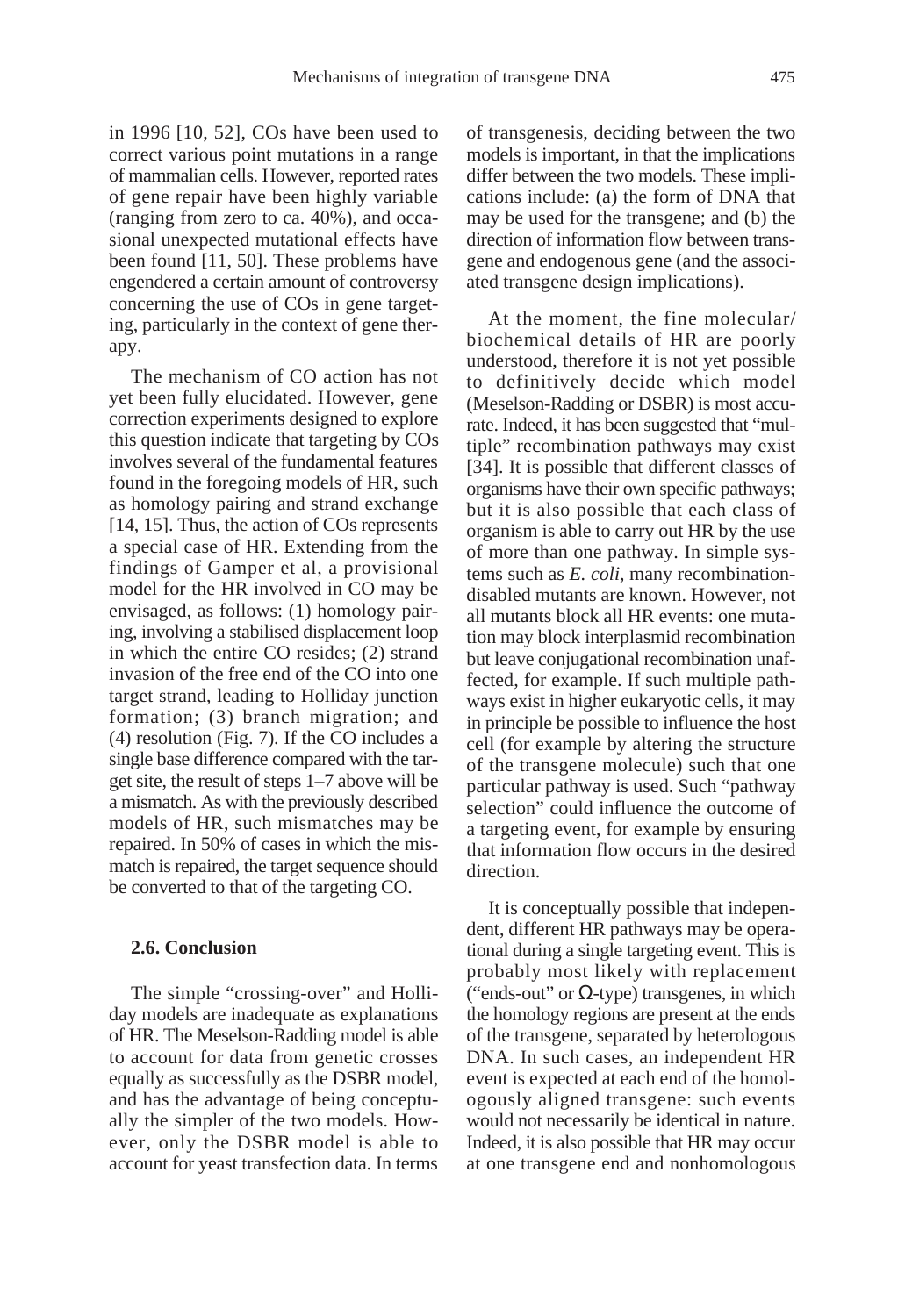

**Figure 7.** Proposed model for gene targeting by chimeric oligonucleotides.

integration at the other [1]. A further possibility, involving a variant form of DSBR has been suggested by Li et al. [24]. In this model, the transgene ends are envisaged invading the homology sites within the target duplex, to produce one Holliday junction at each site. Thus, the resulting structure (encompassing the entire transgene) would be equivalent to a single unresolved DSBR intermediate (Fig. 8).

Finally, the special case of COs fits well with the concept of multiple HR pathways. Although the mechanism of targeting used by COs has not yet been fully elucidated, it seems certain that key steps from the general models of HR are utilised by COs to yield gene correction outcomes.

## **3. TRANSGENE INTEGRATION IN MAMMALIAN CELLS**

This section addresses the issue of what happens to transgene molecules upon introduction to the nucleus or pronucleus of the host cell. First, the events that may lead to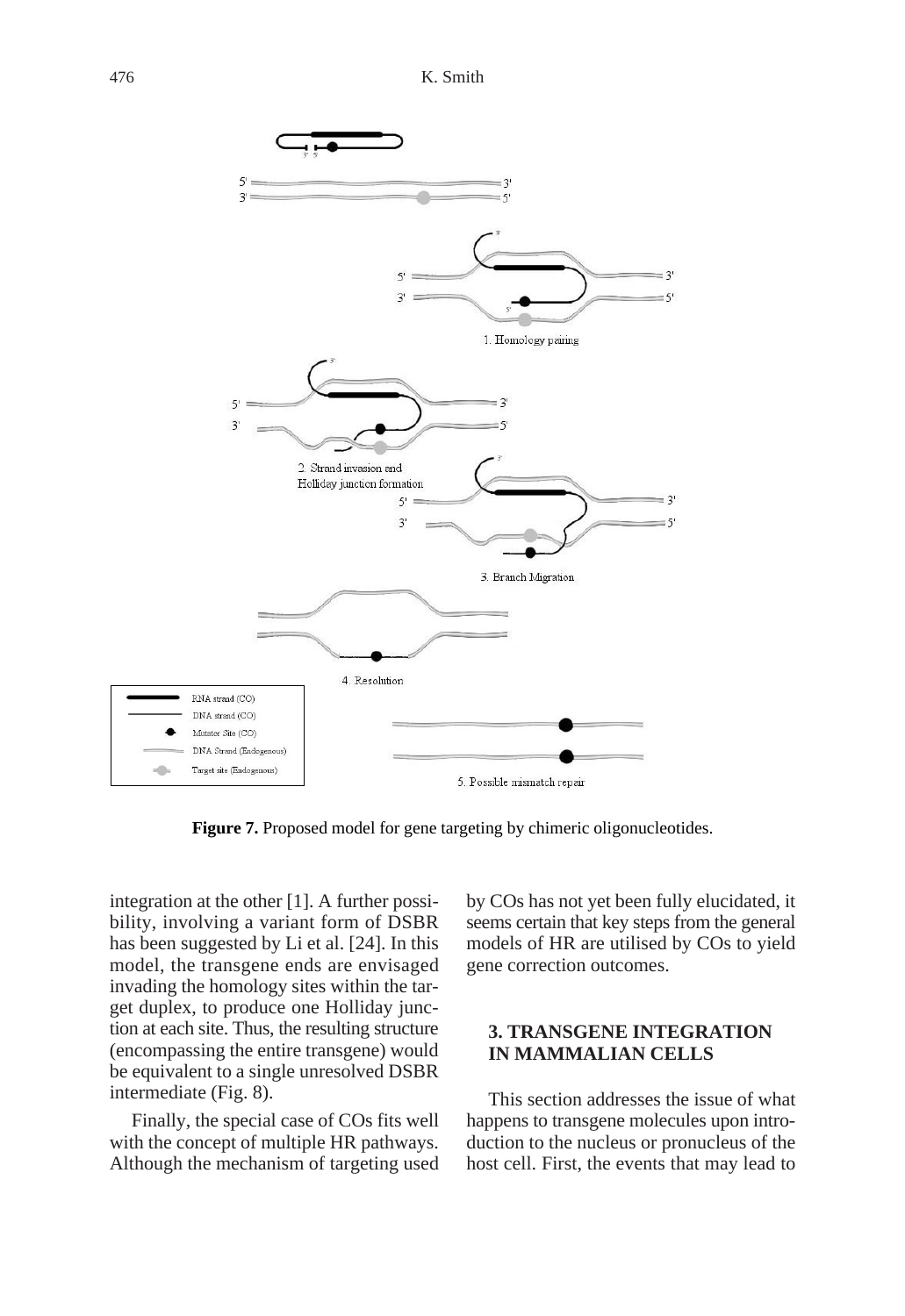

**Figure 8.** Lin et al. (2001) model for mammalian gene replacement.

non-targeted (i.e. random) integration are considered. Second, the phenomenology of targeted integration is reviewed.

#### **3.1. Random integration**

The arrangements of exogenous DNA integrated into the chromosomes of cultured mammalian somatic cells are very similar to the arrangements found in transgenic animals [5, 12, 16]. Furthermore, this is true regardless of whether the transgenic animals have been derived from one-cell embryos or ES cells. This suggests that the underlying molecular mechanisms of random integration are essentially the same in all cell types.

The main features of randomly integrated exogenous DNA are as follows:

• Integration occurs at a frequency of between 10–30% of cells in which transgene DNA is delivered to the nucleus;

• Integration occurs at one or, rarely, a few chromosomal sites per nucleus;

• Integrated DNA is usually present in the form of a multicopy array;

• The vast majority of arrays consist of head-to-tail associations.

The precise molecular mechanisms of random integration are not known. However, experimental data such as that outlined above has allowed the construction of models of random integration. A general model is presented below (Sects. 3.1.1 and 3.1.2).

## *3.1.1. Concatenation*

The fact that transgenes are usually present as arrays (concatemers) indicates that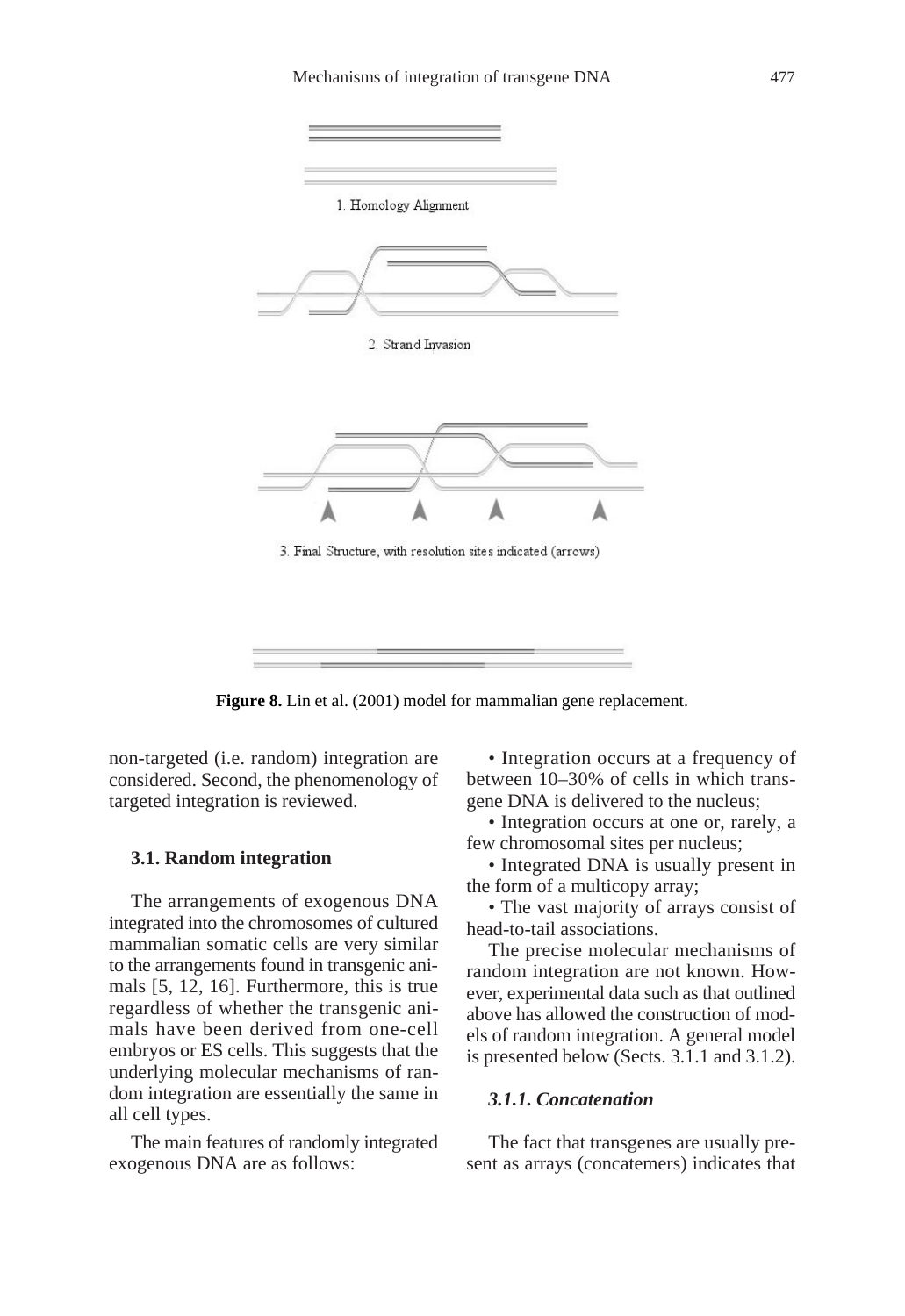extrachromosomal events (concatenation) take place prior to chromosomal integration.

Random end-to-end joining (ligation) of transgene molecules should generate headto-tail, head-to-head and tail-to-tail associations in a ratio of 2:1:1. However, as mentioned above (Sect. 3.1), the vast majority of arrays take the form of head-to-tail associations. Therefore, end-to-end joining cannot be an adequate explanation of concatenation. However, rare head-to-head/tailto-tail associations do occur, so ligation would appear to be a possibility. The simplest explanation lies in the kinetics of free transgene molecules: it must be stochastically infrequent for any two transgene molecules to meet together in an end-to-end fashion, and stay together long enough for a molecule of DNA ligase to unite them [2].

If end-to-end joining cannot explain the majority of concatenation events, another form of interaction between transgene molecules must be operative. The most likely process is extrachromosomal HR between circular and linear molecules. This mechanism can be shown, in formal geometric terms, to generate exclusively head-to-tail concatemers [2].

A prerequisite for concatenation by extrachromosomal HR is the co-existence of both circular and linear transgene molecules. Experimental data shows that head-to-tail arrays result (with equal frequency) following the introduction of either circular or linear molecules [5, 12]. Therefore it is necessary to postulate the existence of two nuclear processes: (1) circularisation (by ligation of the free ends of a transgene molecule); and (2) linearisation (by random nuclease action).

Linearisation would generate circularly permuted molecules. HR could then occur between circularly permuted and circular molecules, or between circularly permuted and input linear molecules, or between individual (different) circularly permuted molecules: in all cases the effect would be the formation of a head-to-tail concatemer. Repeated rounds of HR would extend the array (i.e. increase the number of transgene copies therein) (Fig. 9).

Several cultured cell studies have demonstrated that linear DNA molecules are circularised by intracellular ligation, and a number of similar studies have indicated that circular DNA molecules are randomly cleaved [3]. Thus, circularly permuted molecules will be produced following introduction of exogenous DNA molecules.

Concatenation of circularly permuted molecules can most simply be explained by the following events: (1) homology pairing; (2) exposure of single-strand substrates at the end of each duplex; (3) formation of a duplex between exposed complementary strands; and (4) resolution (by repair of the duplex) (Fig. 10).

The fact that extrachromosomal HR occurs with high frequency amongst individual transgene molecules contrasts sharply with the low frequency of HR between transgenes and endogenous chromosomal sequences (see Sect. 1.1). There would appear to be two possible explanations, as follows: (a) the "free" nature of the interacting transgene molecules in some way enables HR to proceed very efficiently; and/or (b) the free (non-telomeric) ends of the interacting transgene molecules are very good substrates for recombinase enzyme activities. However, the molecular/biochemical details of HR remain to be elucidated (Sect. 2); thus it is not yet possible to give a precise explanation for the contrast that exists between extrachromosomal HR and the HR that underlies gene targeting.

## *3.1.2. Illegitimate recombination*

Transgene or transgene array integration only occurs in a minority of surviving transfected cells, suggesting that (nontargeted) integration is the result of a rare intranuclear event. The simplest model would suppose that the rare intranuclear event is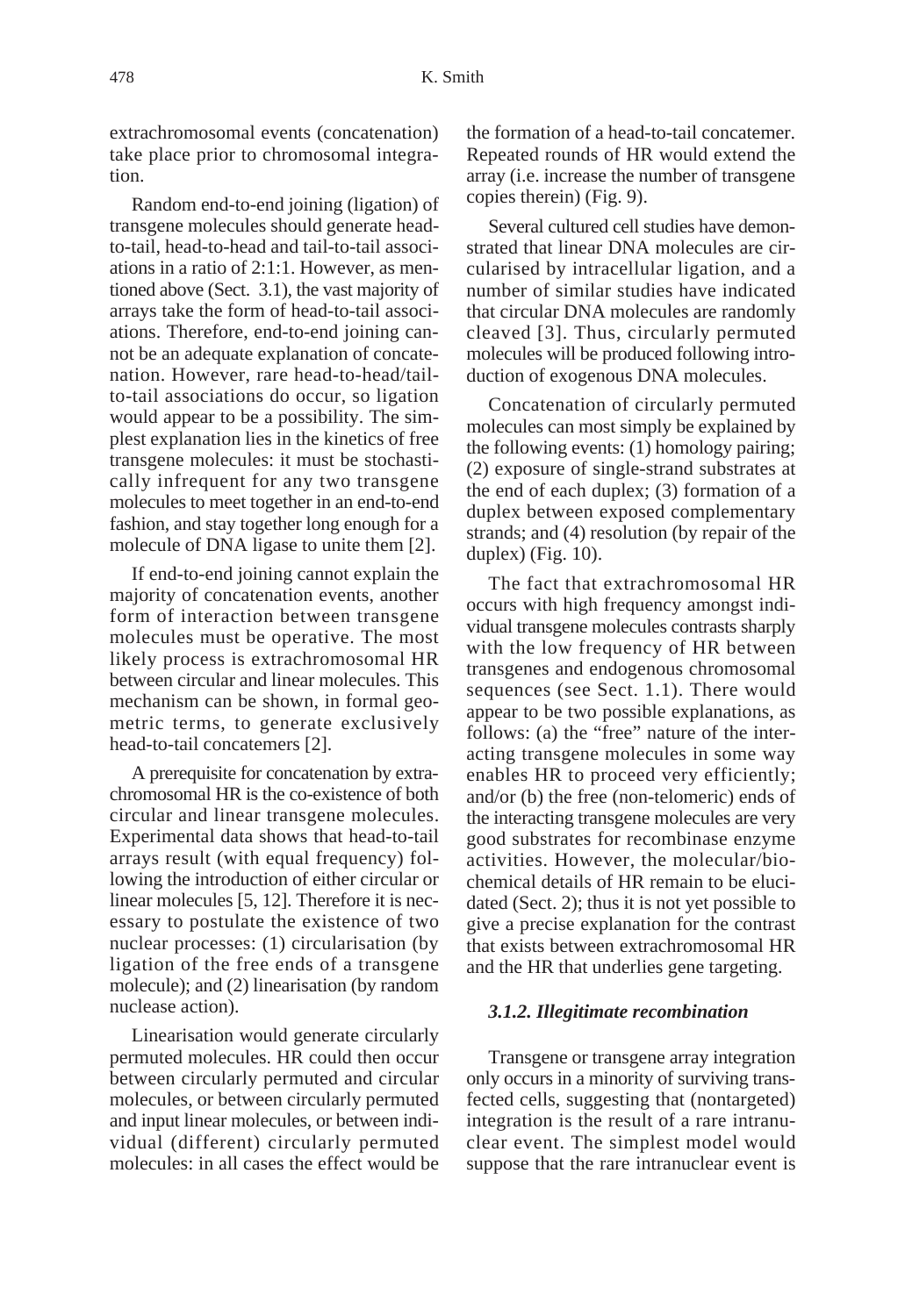

Genomic Integration

**Figure 9.** Model for concatenation.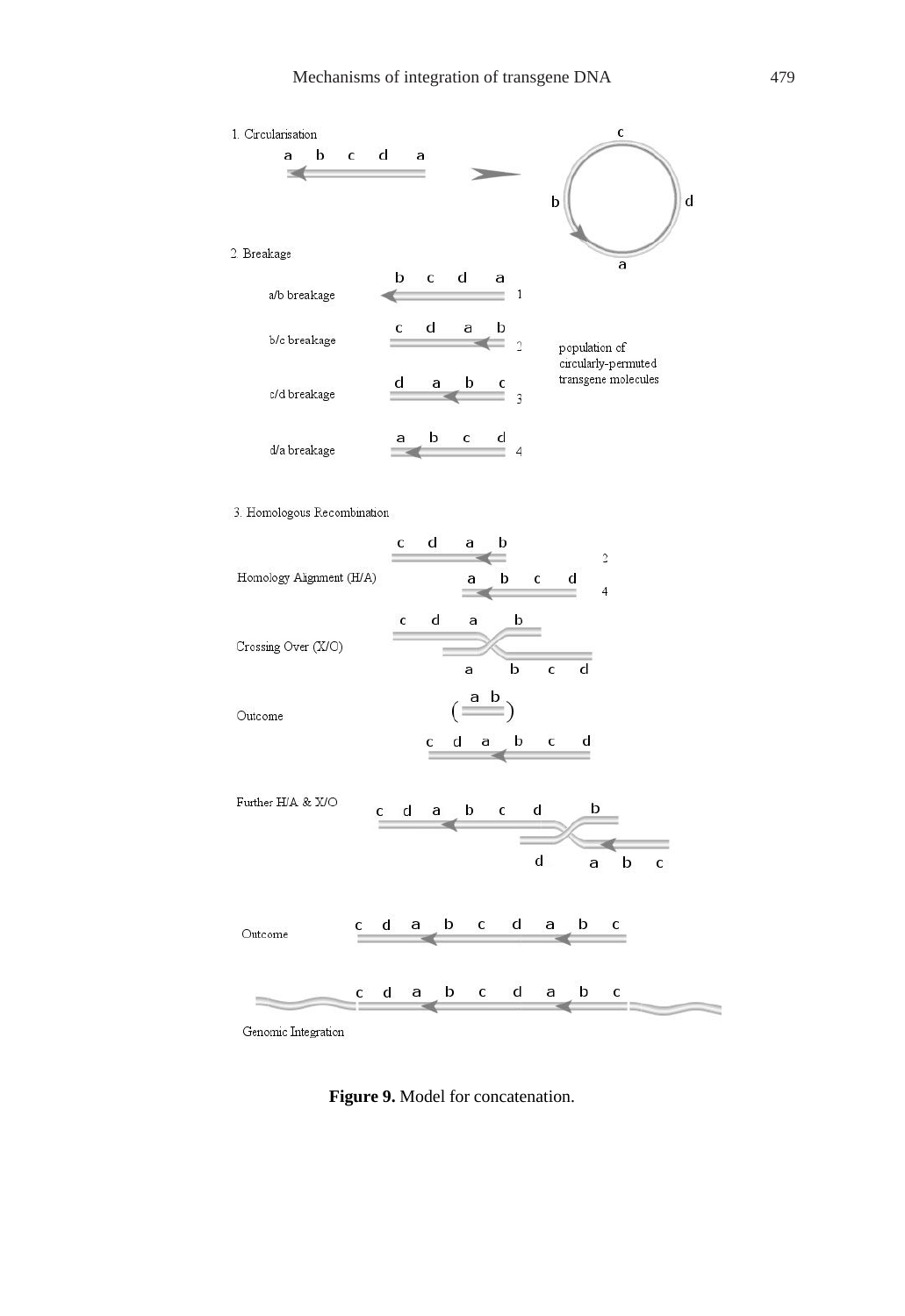

**Figure 10.** Model for nonconservative HR between circularly permuted (extrachromosomal) transgene molecules.

chromosomal (double-strand) breakage followed by end-joining between the transgene ends and the chromosomal broken ends. Certainly, the frequency of DNA integration is increased by irradiation of the transfected cells [30].

An alternative mode of chromosomal integration could be "illegitimate" recombination between very poorly matched sequences. Studies of the nucleotide sequences at exogenous-endogenous DNA junctions have shown illegitimate recombination in a number of cases, although the overall number of studies is small [2].

Interestingly, a diverse range of chromosomal sequence disturbances has been found in junctional studies. These include, in order of frequency: deletions, duplications, inversions and more complex rearrangements including the appearance of sequences from elsewhere in the genome or even of unknown origin. Bishop [2] has proposed an explanation of these observations that sees exposed single-stranded ends of transgene molecules initiating recombination by invading DNA duplexes.

It is now known that the majority of transgenic founder animals are mosaics. This suggests that integration occurs during DNA replication. Wilkie and Palmiter [48] have proposed that the free ends of the transgene initiate recombination by invading a replication "eye".

It may be that, in a situation analogous to that of deciding between alternative pathways of HR (see Sect. 2.5), more than one integration route is possible for randomly integrated transgenes. As with gene targeting, a full understanding of the mechanisms of random transgene integration awaits further study at the molecular/biochemical level. Such understanding is important from the perspective of gene targeting, because it may be that targeting frequencies could be enhanced by somehow blocking "background" (i.e. random) integration events.

#### **3.2. Targeted integration**

The utility of gene targeting as a means of gene therapy requires systematic study into the mechanisms of the process. Given the many variables involved in any gene targeting experiment (i.e. cell type, transfection method, transgene design, target site, etc.), it is unsurprising that progress towards a detailed understanding has been relatively slow.

Nevertheless, various studies have provided important insights into several aspects of mammalian gene targeting. Initial studies involved the use of artificially introduced selectable target sites in mammalian cell lines, such that rare targeting events could be recovered. Later studies have used targets of natural loci in mammalian cell lines, ES cells and mammalian zygotes. Various observations and inferences from such studies are considered in the following sections  $(3.2.1 - 3.2.8)$ .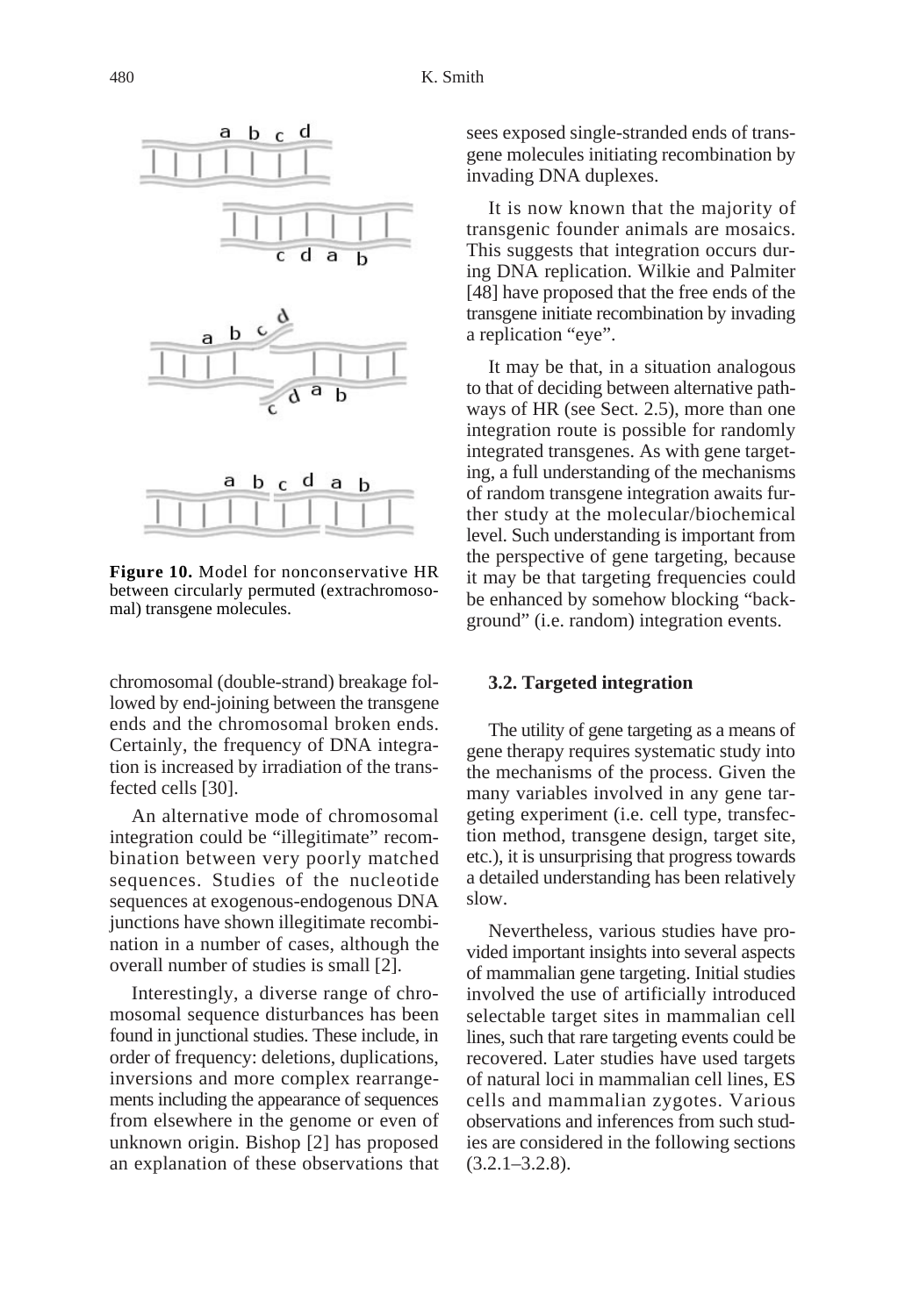## *3.2.1. Transfection method*

In methods such as co-precipitation, the exogenous DNA molecules must somehow migrate through the cytoplasm of the host cell in order to reach the nucleus. Of the DNA that survives this journey, a substantial proportion sustains some degree of endonucleolytic or exonucleolytic damage. In contrast, virtually no damage occurs to DNA delivered directly into the nucleus by microinjection [22, 47].

Gene targeting using a damaged transgene is unlikely to be desirable in gene therapy. Beyond this concern, it may be the case that damage sustained by incoming transgene molecules renders them less able to undergo HR. The reasons for this are not known, but the effect seems to exist. For example, separate studies were conducted by Lin et al. [25] and Thomas et al. [42] both involving gene targeting of artificially introduced defective genes in mouse fibroblasts. Lin et al. reported a ratio of random integration to gene targeting of 100000:1 whereas Thomas et al. reported a ratio of 100:1. The major difference between the two sets of studies lies in the method of transfection, with Lin et al. using  $CaPO<sub>4</sub>$ co-precipitation and Thomas et al. using microinjection. Similarly, in a systematic study using the adenine phosphoribosyltransferase (APRT) locus in Chinese hamster ovary cells, Vasquez et al. [46] compared the targeting efficiencies associated with various transfection methods. In these experiments, mass-delivery methods (elecroporation, co-precipitation, liposomes) yielded an average ratio of random integration to gene targeting of 200000:1 (range 2400:1 to 350000:1) compared with a ratio of 1:15 for microinjection. In addition to the possibility that HR frequency is reduced due to DNA damage associated with the mass-transfection methods, it has been suggested that the larger numbers of transgene molecules delivered by the mass–transfection methods may overwhelm the HR machinery [46].

#### *3.2.2. Transgene sequences*

Gene targeting is dependent on HR, which is in turn dependent on shared homology between recombining DNA sequences. The question is, how much homology is required for optimal efficiency of gene targeting? There is at present no complete answer to this question, because systematic studies are lacking, and comparison between separate studies is very problematic due to the existence of several variables other than the extent of homology. Such variables include other transgene sequences, the physical state of the transgene, the cell type used, the target gene and the actual nature (rather than simply the extent) of homology. Nevertheless, several studies have provided a partial answer. Thomas and Capecchi [41], targeting the HPRT gene in ES cells, found that targeting efficiency appeared to be strongly dependent upon the degree of homology possessed by the transgene (and shared with the target locus). Specifically, an increase in homology from 4 kb to 9.1 kb correlated with 40-fold increase in the rate of targeting, as measured by the ratio of targeted:random integration. Shulman et al. [36], targeting an immunoglobulin gene in hybridoma cell lines, varied the extent of homology from 1.2 to 9.5 kb. Again the degree of homology correlated with targeting efficiency, with a 25-fold increase seen over the range from 2.5 to 9.5 kb. No increase in targeting efficiency was observed between 1.2 and 2.5 kb. From these studies it can be concluded that the frequency of gene targeting is roughly proportional to the extent of homology shared by the transgene and its target locus. However, it is notable that the effects of very large  $(> 9.5 \text{ kb})$ homologies are not known.

Besides homology length, base pair variation may affect the rate of targeting. This is evident from experiments comparing isogenic and nonisogenic transgenes. The homology region(s) in an isogenic transgene is derived from the same (syngenic) laboratory animal strain as the target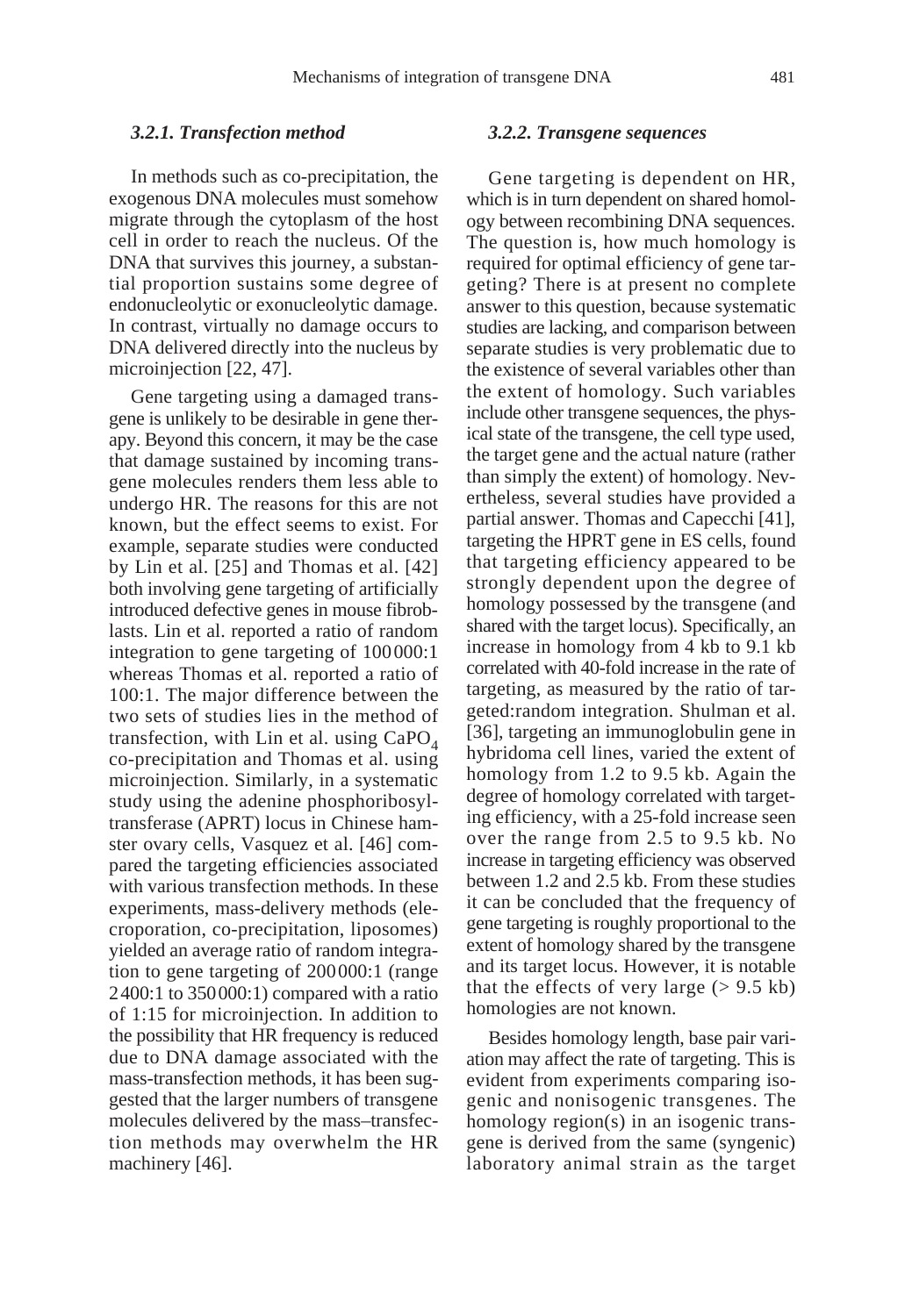animal. Therefore, isogenic trangenes contain homology blocks that are genetically identical (or virtually identical) to the target homology regions. By contrast, a homology stretch in a nonisogenic transgene will typically be interrupted by a number of slight sequence divergences, such as basepair mismatches and small deletions/insertions. In a series of experiments designed to compare isogenic and nonisogenic transgenes, Riele et al. [31] reported a 20-fold improvement in targeting efficiency when an isogenic transgene was used, yielding a remarkably favourable ratio of random to targeted integration (approximately 1:4). The target site was the retinoblastoma susceptibly gene (Rb) in an ES cell line derived from mouse strain 129. The isogenic and nonisogenic transgene constructs contained 17 kilobases of homology, derived respectively from (a) mouse strain 129 and (b) mouse strain BALB/c. Similar results were obtained from a systematic study by Van Deursen and Wieringa [44], in which the creatine kinase M gene (CKM) in ES cells was targeted with transgenes sharing 9 kb of homology with the target site. In these experiments, an increase in targeting efficiency of approximately 25-fold was observed when isogenic transgenes were used. Thus, the use of isogenic DNA in transgenes appears to hold promise for improving gene–targeting efficiencies. However, it has not been established whether the outcomes described above are applicable to other target genes in other cell types. Moreover, there exists a dearth of systematic knowledge concerning the nature, frequency and extent of heterologies that may affect targeting efficiencies. Nevertheless, it is reasonable to conclude that, all other factors being equal, transgenes employing perfect homology are likely to yield better targeting efficiencies in comparison with those using interrupted homology.

#### *3.2.3. Physical state of the transgene*

In keeping with yeast data (see Sect. 2.4), all studies agree that linearization of the transgene (in the region of homology) greatly enhances targeting efficiency (see [21] for example). This finding is supportive of the DSBR model (Sect. 2.4) as an explanation of the mechanism of gene targeting (but see also Sect. 2.6). Beyond linearization, stripping the transgene ends to expose around 200 nucleotides of single-stranded DNA appears to further enhance targeting [46]. Although the underlying mechanism is not understood, the finding that singlestranded transgene tails enhance targeting fits well with the notion that HR involves single-stranded DNA ends invading target duplex DNA [38].

#### *3.2.4. Transgene copy number*

A targeting transgene molecule presumably has to "search" through the host genome until it "finds" its target sequence. Therefore, it might be expected that targeting efficiency would be enhanced by increasing the number of transgene molecules introduced to the host cell. An increasing cytotoxic effect is observed where increasingly large quantities of DNA are microinjected into the nucleus. However, the targeting efficiency can still be obtained, by calculating the proportion of surviving cells that have been successfully targeted. However, no study has demonstrated a correlation between transgene copy number and targeting frequency. This area has not been extensively researched, but at least two studies have positively determined that there appears to be no relationship whatsoever between the number of copies introduced and the efficiency of [32, 41]. The inference must be that the initial search for homology does not seem to be the rate-limiting step for targeting. This conclusion is also supported by experiments involving amplification of the target site (see Sect. 3.2.8): an increased target copy number does not appear to enhance the frequency of targeting. Indeed, if Vasquez et al. [46] are correct in postulating that too many transgene molecules may overwhelm the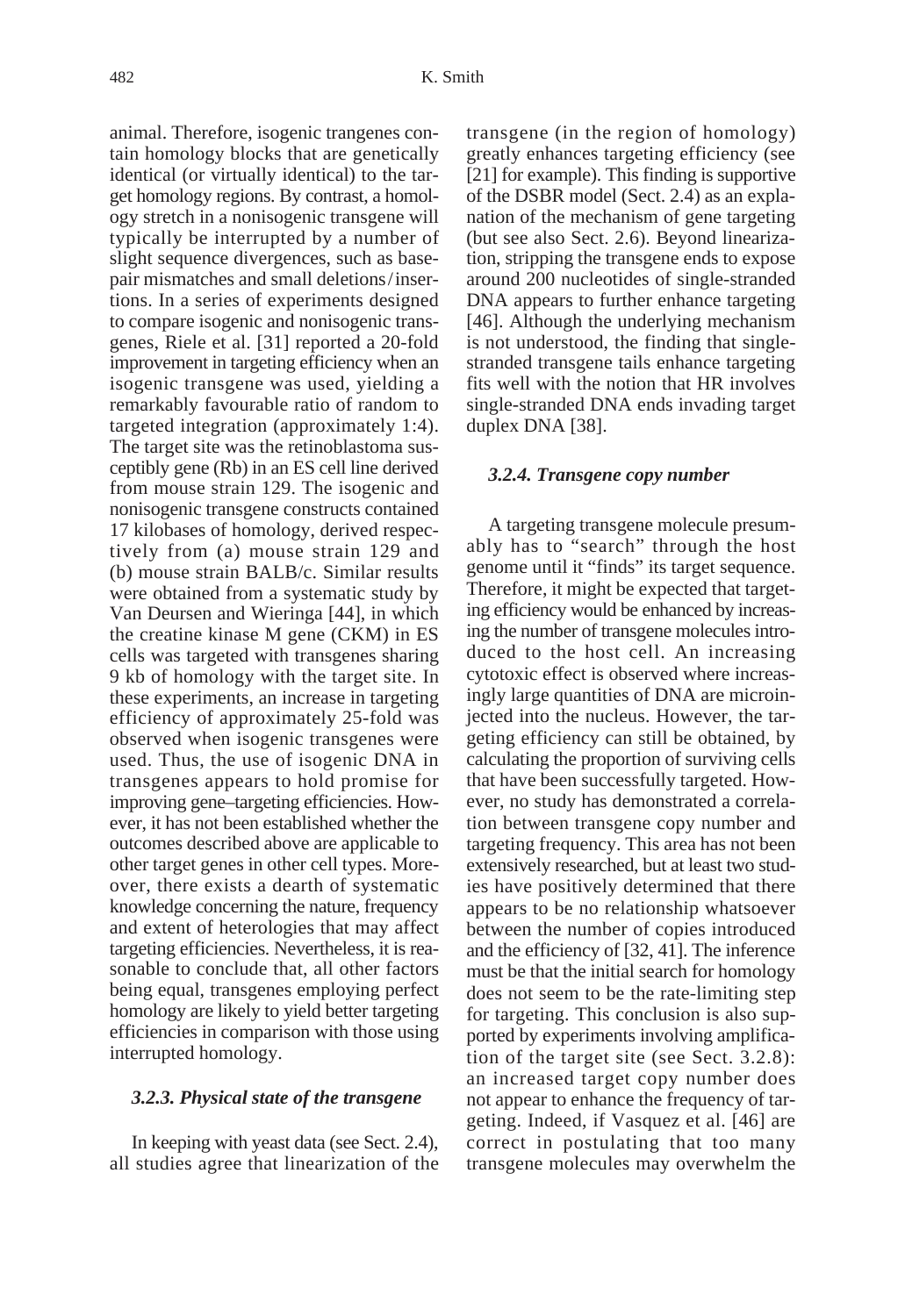HR machinery (see Sect. 3.2.1 above), it may turn out to be the case that an inverse relationship exists between transgene copy number and targeting efficiency.

## *3.2.5. Position of target site*

The position of the target site within the genome does not strongly influence the frequency of HR. For example, twelve independent recipient cell lines were produced by Thomas et al. [41], each line containing a defective neomycin-resistance gene integrated at a different chromosomal position. Introduction of targeting DNA constructs gave similar gene targeting frequencies in all twelve lines.

#### *3.2.6. Recombination hotspots*

Targeting the endogenous  $\beta_2$ -microglobulin gene in ES cells, Zijlstra et al. [54] achieved a very high frequency of gene targeting (a ratio of about 1: 25 targeting to random integration). Other investigators for the  $\beta_2$ -microglobulin target gene [20] and for the Hox 3.1 target gene [23] have reported similarly high targeting frequencies. Such studies support the existence of recombination "hotspots". However, the sequences involved in such hotspots remain to be elucidated.

## *3.2.7. Target gene activity*

There is no evidence that the level of expression of the target gene correlates with the frequency of gene targeting (see [20] for example).

#### *3.2.8. Target copy number*

As noted in Sect. 3.2.4, experimental amplification of the target site does not appear to enhance the frequency of targeting. For example, Zheng and Wilson [53] used two mammalian cell lines, one of which contained 2 target gene copies. The second line contained around 800 target gene copies, located in three clusters on different chromosomes. Gene targeting rates were the same in both cell lines. Similarly, Thomas et al. [41] used three cell lines containing integrated target plasmid sequences present as one copy, four dispersed copies or five tandem copies. Again, the rates of gene targeting were similar in all three lines. Such results infer, as suggested previously (Sect. 3.2.4), that the initial search for homology does not appear to be the rate–limiting step for targeting. Interestingly, recent (target amplification) experiments in yeast have suggested that the frequency of gene targeting does depend on the number of target copies. Indeed, Wilson et al. [49] report a linear relationship between target site copy number and the rate of targeting in yeast. The reason for this difference between yeast cells and mammalian cells remains to be established.

## **4. CONCLUDING REMARKS**

Although major progress in model building has been made in recent decades, extensive biochemical analysis of the molecular mechanism(s) of HR will be required if gene targeting is to be better understood. On a different level, the phenomenology of gene targeting also requires extensive systematic analysis.

Absolute frequencies of gene targeting in mammalian cells remain low, and the ratio of targeted to random integration is still heavily weighted in favour of the latter. Until the frequencies are improved, the potential use of gene targeting in non-selective systems will be limited. Such improvement is likely to depend upon a more detailed understanding of gene targeting, which is in turn dependent upon systematic analysis of the sort described above.

## **ACKNOWLEDGEMENTS**

Artwork by 1st Class Media: http://www. 1stclass.uk.com.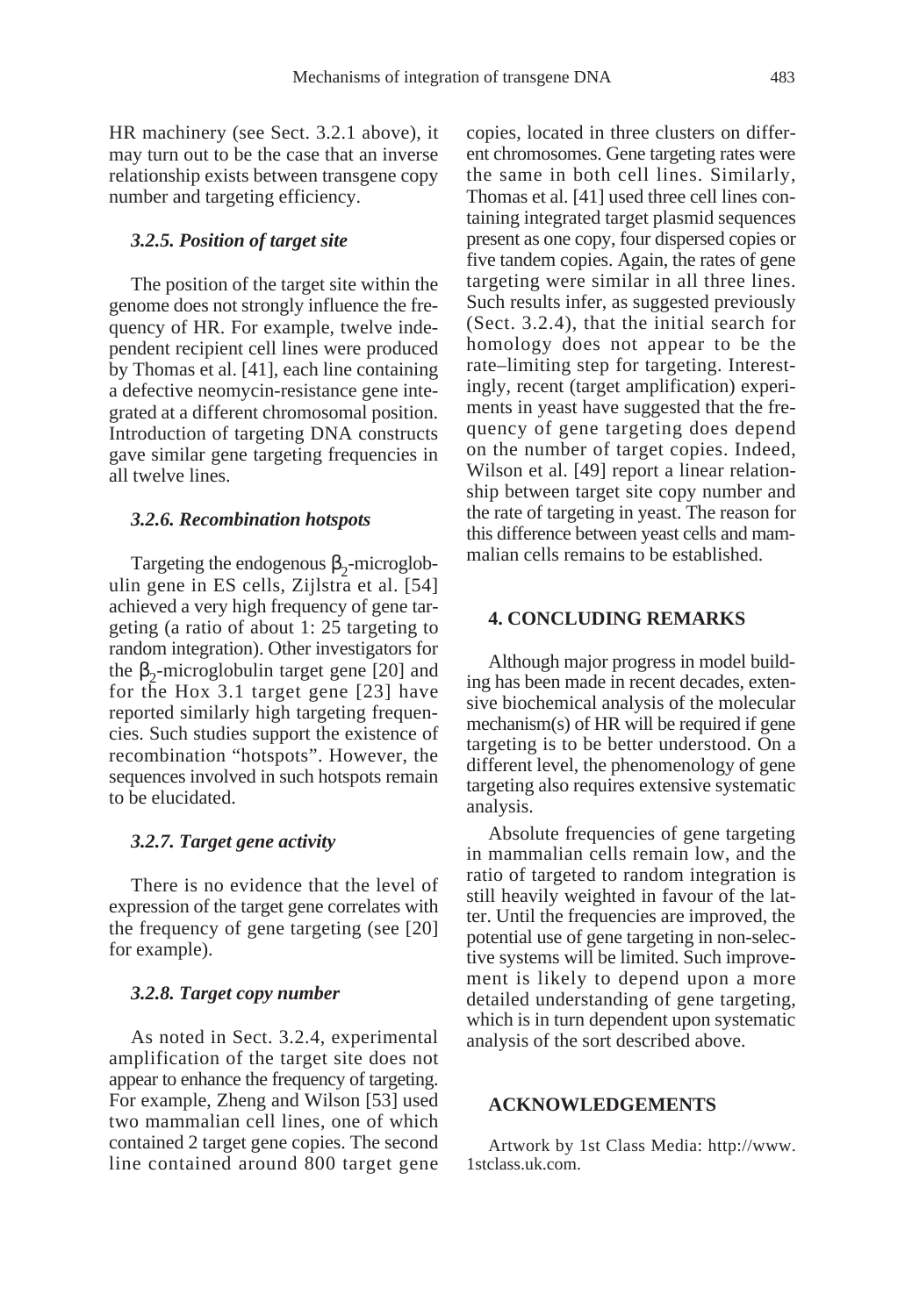## **REFERENCES**

- [1] Berinstein N., Pennell N., Ottaway C.A., Shulman M.J., Gene Replacement with One-Sided Homologous Recombination, Mol. Cell. Biol. 12 (1992) 360–367.
- [2] Bishop J.O., Chromosomal insertion of foreign DNA, Reprod. Nutr. Dev. 36 (1996) 607–618.
- [3] Bishop J.O., Smith P., Mechanism of Chromosomal Integration of Microinjected DNA, Mol. Biol. Med. 6 (1989) 283–298.
- [4] Bollag R.J., Waldman A.S., Liskay R.M., Homologous Recombination in Mammalian-Cells, Annu. Rev. Genet. 23 (1989) 199–225.
- [5] Brinster R.L., Chen H.Y., Trumbauer M.E., Yagle M.K., Palmiter R.D., Factors Affecting the Efficiency of Introducing Foreign DNA into Mice by Microinjecting Eggs, Proc. Natl. Acad. Sci. USA 82 (1985) 4438–4442.
- [6] Brinster R.L., Braun R.E., Lo D., Avarbock M.R., Oram F., Palmiter R.D., Targeted Correction of a Major Histocompatibility Class–Ii E-Alpha-Gene by DNA Microinjected into Mouse Eggs, Proc. Natl. Acad. Sci. USA 86 (1989) 7087–7091.
- [7] Campbell K.H.S., McWhir J., Ritchie W.A., Wilmut I., Sheep cloned by nuclear transfer from a cultured cell line, Nature (1996) 64–65.
- [8] Capecchi M.R., Altering the Genome by Homologous Recombination, Science 244 (1989) 1288–1292.
- [9] Clark A.J., Burl S., Denning C., Dickinson P., Gene targeting in livestock: a preview, Transgenic Res. 9 (2000) 263–275.
- [10] Cole-Strauss A., Yoon K., Xiang Y., Byrne B.C., Rice M.C., Gryn J., Holloman W.K., Kmiec E.B., Correction of the Mutation Responsible for Sickle Cell Anemia by an RNA-DNA Oligonucleotide, Science 273 (1996) 1386–1388.
- [11] Cole-Strauss A., Gamper H., Holloman W.K., Munoz M., Cheng N., Kmiec E.B., Targeted gene repair directed by the chimeric RNA/DNA oligonucleotide in a mammalian cell-free extract, Nucleic Acids Res. 27 (1999) 1323–1330.
- [12] Folger K.R., Wong E.A., Wahl G., Capecchi M.R., Patterns of Integration of DNA Micro-Injected into Cultured Mammalian Cells – Evidence for Homologous Recombination between Injected Plasmid DNA-Molecules, Mol. Cell. Biol. 2 (1982) 1372–1387.
- [13] Frohman M.A., Martin G.R., Cut, Paste, and Save – New Approaches to Altering Specific Genes in Mice, Cell 56 (1989) 145–147.
- [14] Gamper H.B., Cole-Strauss A., Metz R., Parekh H., Kumar R., Kmiec E.B., A plausible Mechanism for Gene Correction by Chimeric Oligonucleotides, Biochemistry-US 39 (2000) 5808–5816.
- [15] Gamper H.B., Parekh H., Rice M.C., Bruner M., Youkey H., Kmiec E.B., The DNA strand of

chimeric RNA/DNA oligonucleotides can direct gene repair/conversion activity in mammalian and plant cell-free extracts, Nucleic Acids Res. 28 (2000) 4332–4339.

- [16] Gordon J.W., Ruddle F.H., DNA-Mediated Genetic Transformation of Mouse Embryos and Bone Marrow – a Review, Gene 33 (1985) 121–136.
- [17] Hatada S., Nikkuni K., Bentley S.A., Kirby S., Smithies O., Gene correction in hematopoietic progenitor cells by homologous recombination, Proc. Natl. Acad. Sci. USA 97 (2000) 13807–13811.
- [18] Holliday R., A mechanism for gene conversion in fungi, Genet. Res. (1964) 282–304.
- [19] Holliday R., Genetic recombination in fungi, in: Peacock J.W., Brook R.D. (Eds.), Replication and recombination of genetic material, Canberra, Australian Academy of Science, 1968, pp. 157–174.
- [20] Koller B.H., Smithies O., Inactivating the Beta-2-Microglobulin Locus in Mouse Embryonic Stem-Cells by Homologous Recombination, Proc. Natl. Acad. Sci. USA 86 (1989) 8932–8935.
- [21] Kucherlapati R.S., Eves E.M., Song K.Y., Morse B.S., Smithies O., Homologous Recombination between Plasmids in Mammalian Cells can be Enhanced by Treatment of Input DNA, Proc. Natl. Acad. Sci. USA 81 (1984) 3153–3157.
- [22] Lebkowski J.S., Dubridge R.B., Antell E.A., Greisen K.S., Calos M.P., Transfected DNA is Mutated in Monkey, Mouse, and Human Cells, Mol. Cell. Biol. 4 (1984) 1951–1960.
- [23] Lemouellic H., Lallemand Y., Brulet P., Targeted Replacement of the Homeobox Gene Hox-3.1 by the Escherichia-Coli LacZ in Mouse Chimeric Embryos, Proc. Natl. Acad. Sci. USA 87 (1990) 4712–4716.
- [24] Li J., Read L.R., Baker M.D., The Mechanism of Mammalian Gene Replacement Is Consistent with the Formation of Long Regions of Heteroduplex DNA Associated with Two Crossing-Over Events, Mol. Cell. Biol. 21 (2001) 501–510.
- [25] Lin F.L., Sperle K., Sternberg N., Recombination in Mouse L-Cells between DNA Introduced into Cells and Homologous Chromosomal Sequences, Proc. Natl. Acad. Sci. USA 82 (1985) 1391–1395.
- [26] McCreath K.J., Howcroft J., Campbel K.H.S., Colman A., Schnieke A.E., Kind A.J., Production of gene-targeted sheep by nuclear transfer from cultured somatic cells, Nature 405 (2000) 1066–1069.
- [27] Meselson M., Radding C.M., A general model for genetic recombination, Proc. Natl. Acad. Sci. USA. 73 (1975) 358–361.